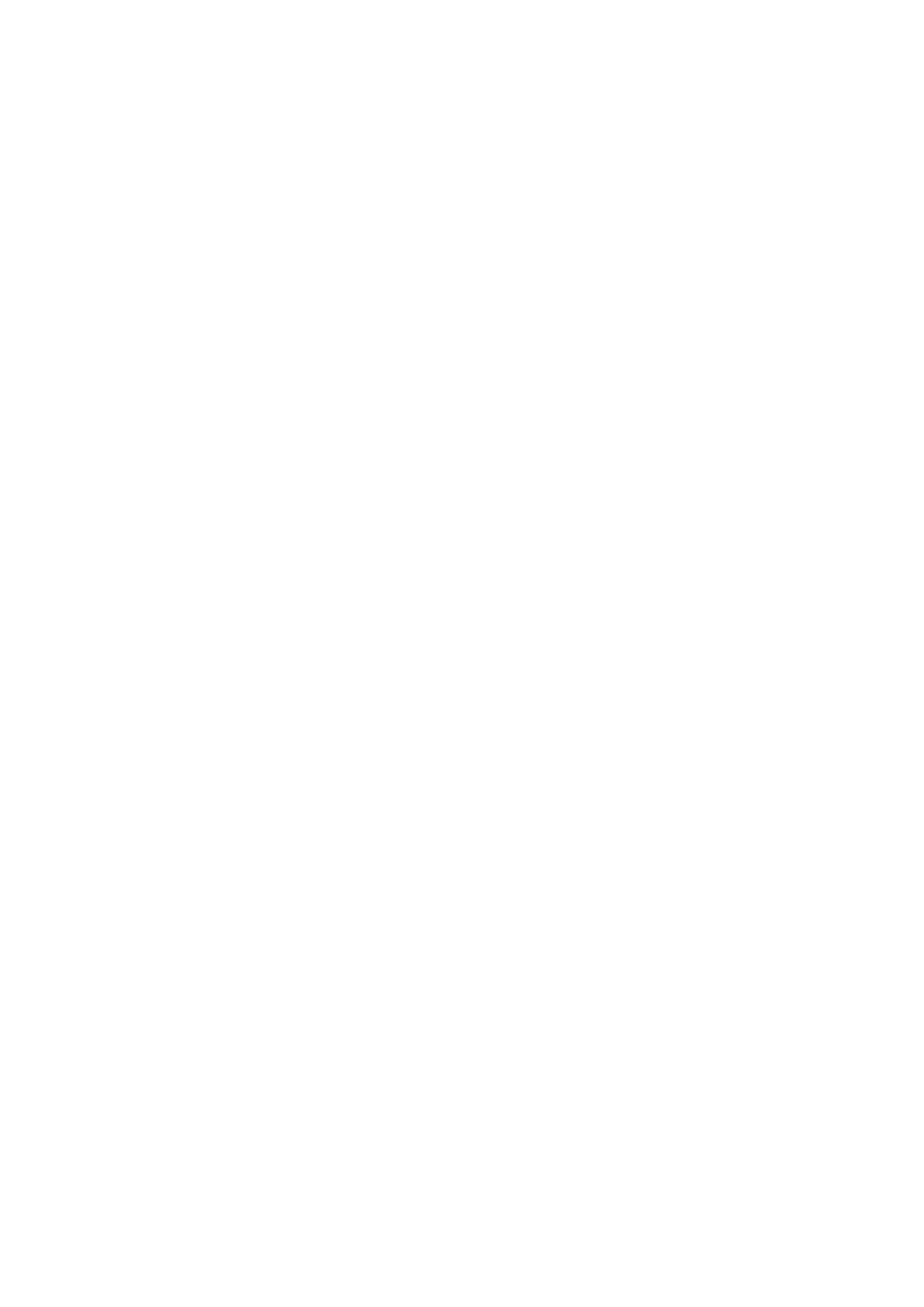# **NORTHERN TERRITORY OF AUSTRALIA**

As in force at 1 July 1996 \_\_\_\_\_\_\_\_\_\_\_\_\_\_\_\_\_\_\_\_

\_\_\_\_\_\_\_\_\_\_\_\_\_\_\_\_\_\_\_\_

# **NATIONAL CRIME AUTHORITY (TERRITORY PROVISIONS) ACT**

# **An Act to make provision for the operation of the National Crime Authority in the Territory**

### **1 Short title**

This Act may be cited as the *National Crime Authority (Territory Provisions) Act*.

### **2 Commencement**

This Act shall come into operation on a date to be fixed by the Administrator by notice in the *Gazette.*

### **3 Interpretation**

(1) In this Act, unless the contrary intention appears:

*Commonwealth Act* means the *National Crime Authority Act 1984*  of the Commonwealth.

*Commonwealth Minister* means the Minister of State of the Commonwealth administering the Commonwealth Act.

*hearing* means a hearing for the purposes of a special investigation.

*Registrar*, in relation to a court, includes the proper officer, however described, of that court.

*special function* means a special function referred to in section 5(4).

*special investigation* means an investigation that the Authority is conducting in the performance of its special functions.

(2) Expressions used in this Act that are also used in the Commonwealth Act have in this Act, unless the contrary intention appears, the same respective meanings as those expressions have in the Commonwealth Act.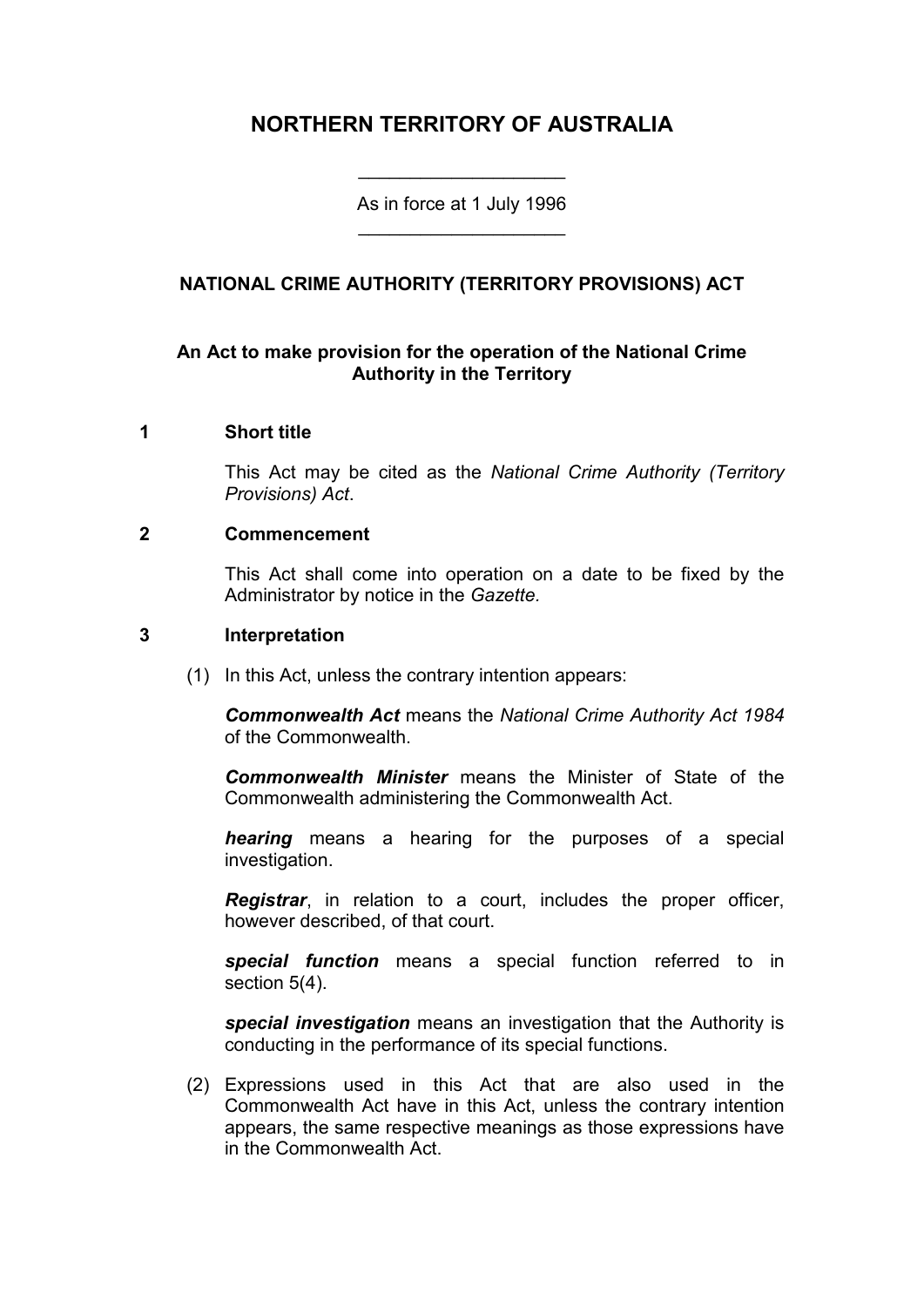(3) Where the Authority suspects that an offence that is not a relevant offence as defined in section 4(1) of the Commonwealth Act may be directly or indirectly connected with, or may be a part of, a course of activity involving the commission of a relevant offence as so defined, whether or not the Authority has identified the nature of that relevant offence, the first-mentioned offence shall, for so long only as the Authority so suspects, be deemed, for the purposes of this Act, to be a relevant offence.

# **4 Act to bind the Crown**

This Act binds the Crown in right of the Territory.

# **5 Functions under laws of the Territory**

- (1) The Minister may, with the approval of the Inter-Governmental Committee, by notice in writing to the Authority, refer a matter relating to a relevant criminal activity to the Authority for investigation in so far as the relevant offence is, or the relevant offences are or include, an offence or offences against a law of the Territory.
- (2) Where a matter has been so referred to the Authority, the Authority is not precluded by any law of the Territory from investigating that matter.
- (3) A notice referred to in subsection (1) referring a matter to the Authority shall:
	- (a) describe the general nature of the circumstances or allegations constituting the relevant criminal activity;
	- (b) state that the relevant offence is, or the relevant offences are or include, an offence or offences against a law of the Territory but need not specify the particular offence or offences; and
	- (c) set out the purpose of the investigation.
- (3A) The Minister may, with the approval of the Inter-Governmental Committee:
	- (a) in a notice under subsection (1) referring the matter to the Authority, state that the reference is related to another reference; or
	- (b) in a notice in writing to the Authority, state that a reference already made to the Authority by the Minister is related to another reference.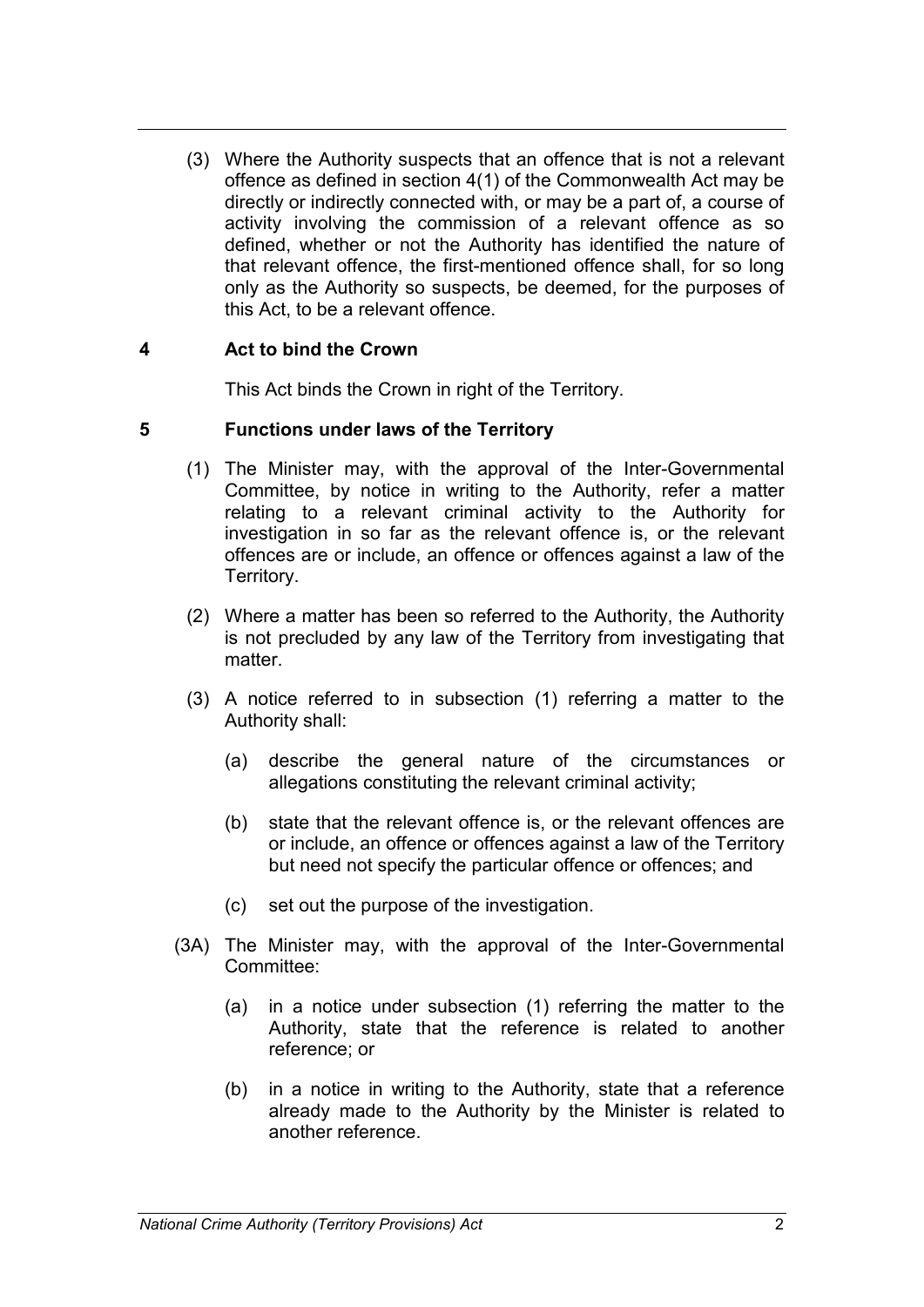- (4) Where a reference to the Authority made under subsection (1) by the Minister is in force in respect of a matter relating to a relevant criminal activity, it is a special function of the Authority to investigate the matter in so far as the relevant offence is, or the relevant offences are or include, an offence or offences against a law of the Territory.
- (5) Where a matter has been referred to the Authority in accordance with subsection (1), the Minister may at any time, by notice in writing to the Authority, withdraw the reference.

# **6 Performance of functions**

- (1) The Authority shall, in performing a special function, assemble any evidence of an offence against a law of the Commonwealth or of a Territory, or of an offence against a law of a State, that it obtains in the course of its investigations, being evidence that would be admissible in the prosecution of a person for that offence, and furnish that evidence to the Attorney-General of the Commonwealth or of the State or to the relevant law enforcement agency or any person or authority (other than a law enforcement agency) who is authorised by or under a law of the Commonwealth or of a State to prosecute the offence.
- (2) The Authority shall, in performing a special function, co-operate and consult with the Australian Bureau of Criminal Intelligence.
- (3) Where, as a result of the performance of a special function, the Authority considers that a recommendation should be made to the Minister, to the Commonwealth Minister or to the appropriate Minister of the Crown of a participating State, being a recommendation for reform of:
	- (a) the law relating to relevant offences, including:
		- (i) evidence and procedure applicable to the trials of relevant offences;
		- (ii) relevant offences in relation to, or involving, corporations;
		- (iii) taxation, banking and financial frauds;
		- (iv) reception by Australian courts of evidence obtained in foreign countries as to relevant offences; and
		- (v) maintenance and preservation of taxation, banking and financial records;
	- (b) administrative practices; or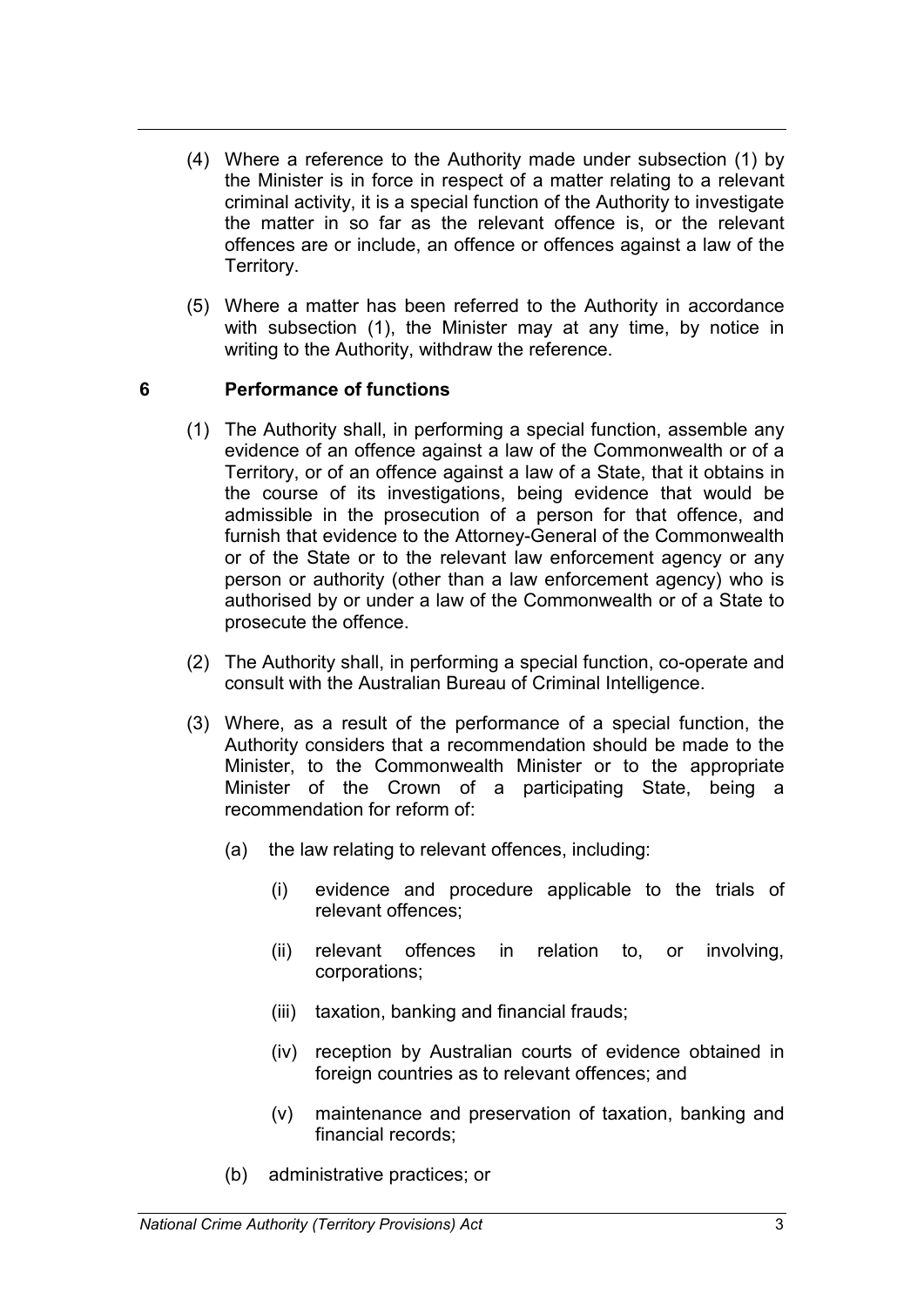(c) administration of the courts in relation to trials of relevant offences,

the Authority may make the recommendation to the Minister, to the Commonwealth Minister or to that Minister of the Crown of that participating State, as the case may be.

- (4) In relation to the performance by the Authority of a special function, nothing in this Act (other than section 17) shall be taken to confer on:
	- (a) a member, or on a member of the staff of the Authority (other than a member of the Australian Federal Police or a member of the Police Force of the Territory or a State), a power to interview a person in relation to an offence that the person is suspected of having committed, except in a case where the person has been served, as prescribed, with a summons to appear as a witness at a hearing before the Authority and has not yet so appeared; or
	- (b) a member of the staff of the Authority who is a member of the Australian Federal Police or the Police Force of a State a power to interview a person that the member of the staff of the Authority does not have in his capacity as a member of the Australian Federal Police or of the Police Force of that State, as the case may be.
- (5) Nothing in subsection  $(4)(a)$  shall be taken to affect a power of a member, or of a member of the staff of the Authority, to interview a person otherwise than in relation to an offence that the person is suspected of having committed.
- (6) Where the Authority has obtained particular information or intelligence in the course of performing a special function, nothing in this Act shall be taken to prevent the Authority from making use of the information or intelligence in the performance of any of its other functions.

### **7 Members may have concurrent functions and powers under laws of the Territory**

If:

- (a) with the consent of the Inter-Governmental Committee, a function or power in relation to the investigation of matters relating to a relevant criminal activity is conferred on a member or members by the Administrator or a Minister; and
- (b) the Commonwealth Minister informs the member or members in writing that the Commonwealth Minister is satisfied that that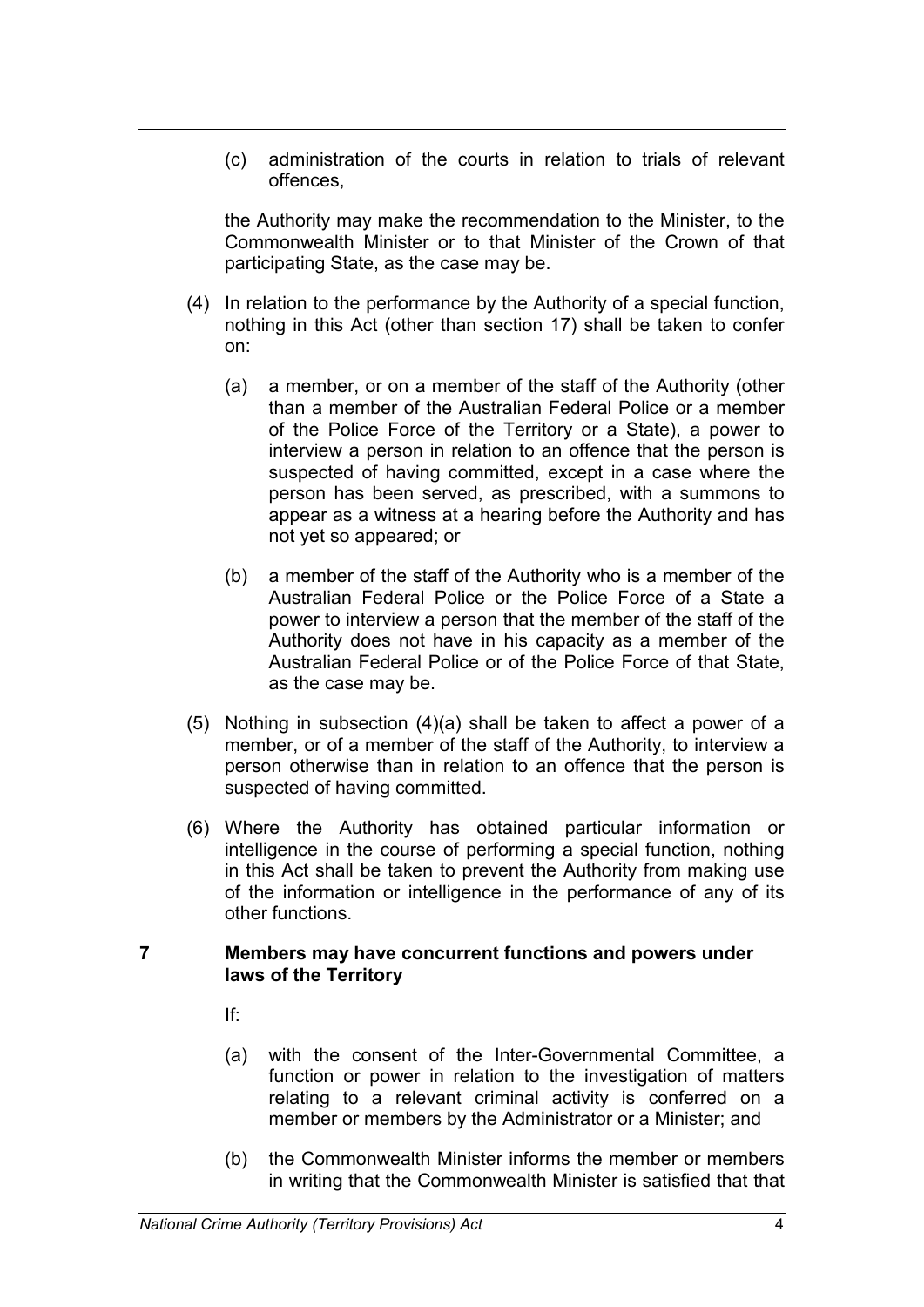function or power may conveniently be performed or exercised in conjunction with the performance or exercise by the Authority of its functions or powers under the Commonwealth Act,

then, notwithstanding anything contained in any other provision of this Act, the member or members referred to in paragraph (a) shall perform the function, or may exercise the power, referred to in that paragraph in conjunction with the performance or exercise by the Authority of its functions or powers under the Commonwealth Act, this Act or a corresponding Act of a State, and the members of the staff of the Authority may be employed by the Authority in assisting the member or members referred to in paragraph (a) in the performance of the function or the exercise of the power referred to in that paragraph.

# **8 Limitation on challenges to validity of references**

Where, with the approval of the Inter-Governmental Committee, the Minister refers a matter to the Authority for investigation, then, except in a proceeding instituted by the Attorney-General of the Commonwealth or the Attorney-General of a State, any act or thing done by the Authority in pursuance of the reference shall not be challenged, reviewed, quashed or called in question in a court of the Territory on the ground that a necessary approval of the Inter-Governmental Committee or consent of the Commonwealth Minister has not been obtained or was not lawfully given.

### **9 Co-operation with law enforcement agencies**

- (1) In performing its special functions, the Authority shall, so far as practicable, work in co-operation with law enforcement agencies.
- (2) In performing its special functions, the Authority may co-ordinate its activities with the activities of authorities and persons in other countries performing functions similar to the functions of the Authority.

# **10 Incidental powers of Authority**

The Authority has power to do all things necessary to be done for or in connection with, or reasonably incidental to, the performance of its special functions, and a specific power conferred on the Authority by this Act shall not be taken to limit by implication the generality of this section.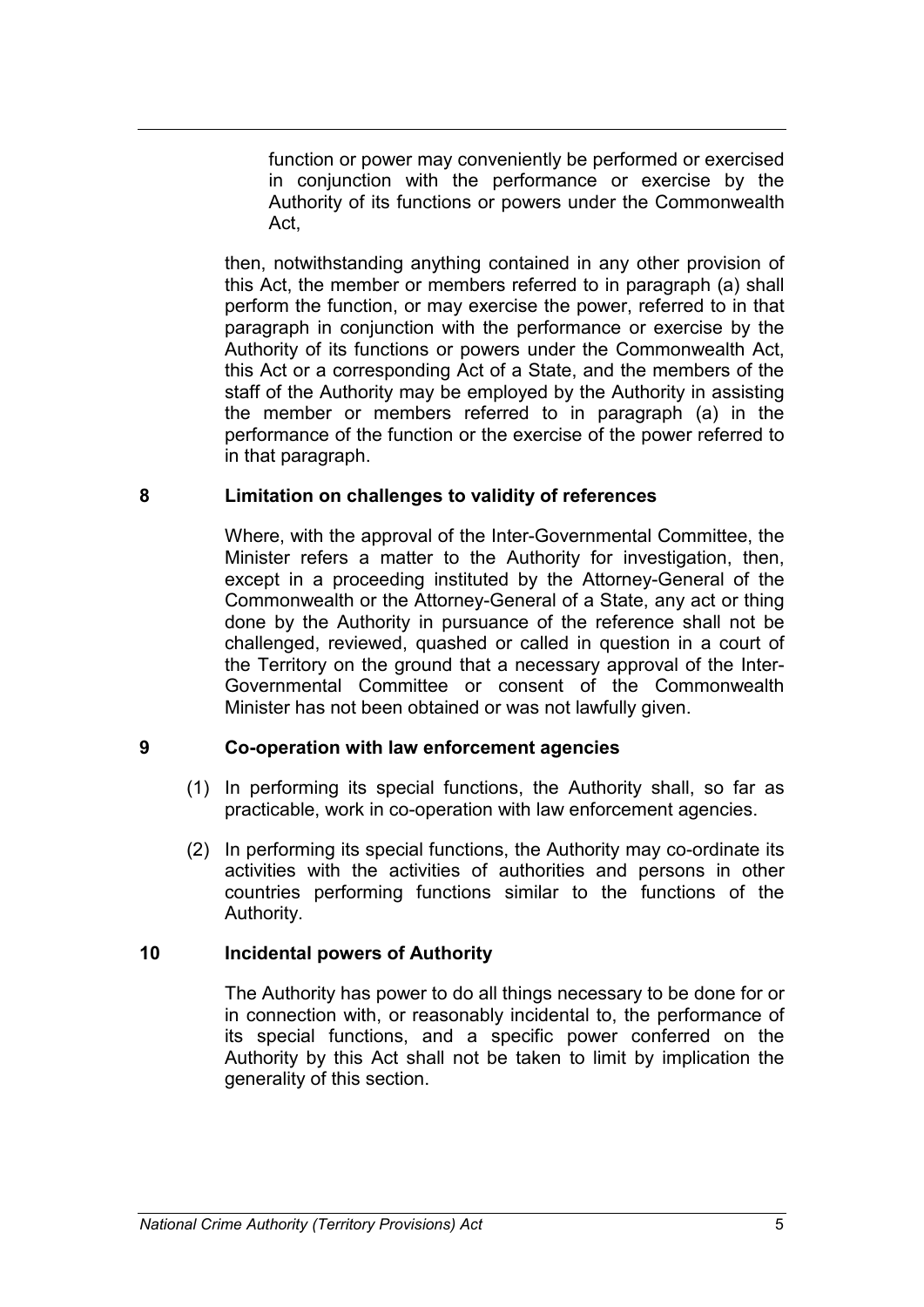## **11 Arrangements for Authority to obtain information or intelligence**

The Minister may make an arrangement with the Commonwealth Minister for the Authority to be given by the Territory, or by an authority of the Territory, information or intelligence relating to relevant criminal activities.

# **12 Search warrants**

- (1) A member may apply to a Judge for the issue of a warrant under subsection (2) if the member:
	- (a) has reasonable grounds for suspecting that, on a particular day (in this section referred to as the *relevant day*), being the day on which, or a particular day within one month after the day on which, the application is made, there may be, upon any land or upon or in any premises, vessel, aircraft or vehicle, a thing or things of a particular kind connected with a matter relating to a relevant criminal activity, being a matter into which the Authority is conducting a special investigation (in this section referred to as *things of the relevant kind*); and
	- (b) believes on reasonable grounds that, if a summons were issued for the production of the thing or things, the thing or things might be concealed, lost, mutilated or destroyed.
- (2) Where an application under subsection (1) is made to a Judge, the Judge may issue a warrant authorizing a member of the Australian Federal Police or of the Police Force of the Territory or a State, or any other person, named in the warrant, with such assistance as the member or person thinks necessary and if necessary by force:
	- (a) to enter upon the land or upon or into the premises, vessel, aircraft or vehicle;
	- (b) to search the land, premises, vessel, aircraft or vehicle for things of the relevant kind; and
	- (c) to seize any things of the relevant kind found upon the land or upon or in the premises, vessel, aircraft or vehicle and deliver things so seized to the Authority.
- (3) A Judge shall not issue a warrant under subsection (2) unless:
	- (a) an affidavit has been furnished to the Judge setting out the grounds on which the issue of the warrant is being sought;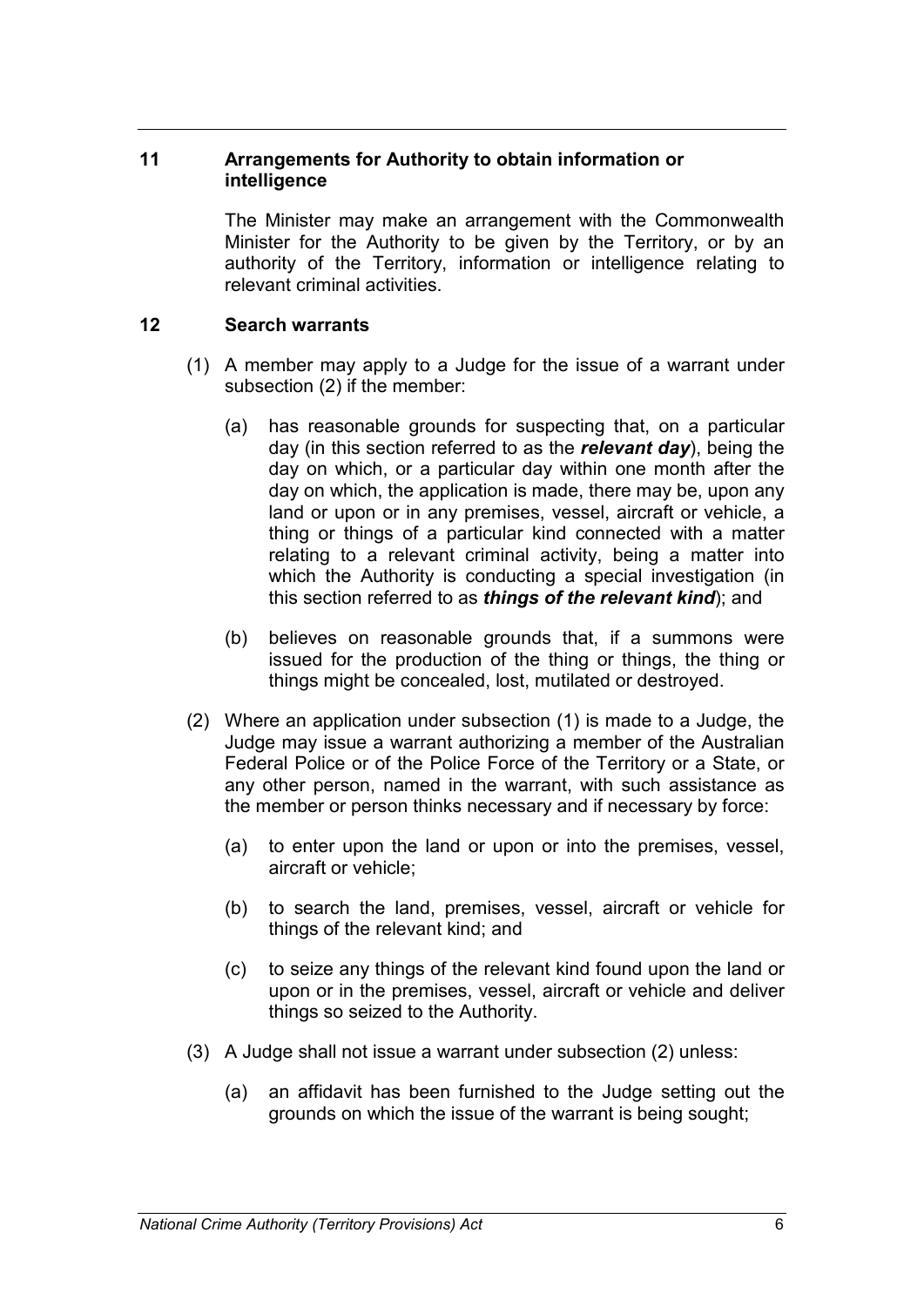- (b) the applicant or some other person has given to the Judge, either orally or by affidavit, such further information, if any, as the Judge requires concerning the grounds on which the issue of the warrant is being sought; and
- (c) the Judge is satisfied that there are reasonable grounds for issuing the warrant.
- (4) Where a Judge issues a warrant under subsection (2), he shall state on the affidavit furnished as mentioned in subsection (3)(a) which of the grounds specified in that affidavit has or have been relied on to justify the issue of the warrant and particulars of any other grounds relied on to justify the issue of the warrant.
- (5) A warrant issued under this section shall:
	- (a) include a statement of the purpose for which it is issued, which shall include a reference to the matter relating to a relevant criminal activity into which the Authority is conducting a special investigation and with which the things of the relevant kind are connected;
	- (b) state whether entry is authorized to be made at any time of the day or night or during specified hours of the day or night;
	- (c) include a description of the kind of things authorized to be seized; and
	- (d) specify a date, not being later than one month after the date of issue of the warrant, upon which it ceases to have effect.
- (6) A warrant issued under this section may be executed, in accordance with its terms, at any time during the period commencing on the relevant day and ending on the date specified in the warrant as the date upon which it ceases to have effect.
- (7) Where, in the course of searching, in accordance with the terms of a warrant issued under this section, for things of the relevant kind, the person executing it finds a thing that he believes on reasonable grounds to be evidence that would be admissible in the prosecution of a person for an offence against a law of the Commonwealth, of a State or of a Territory, and the first-mentioned person believes on reasonable grounds that it is necessary to seize the thing in order to prevent its concealment, loss, mutilation or destruction, or its use in committing such an offence, that person may seize the thing and, if the thing is so seized, it shall be deemed, for the purposes of this Act, to have been seized pursuant to the warrant.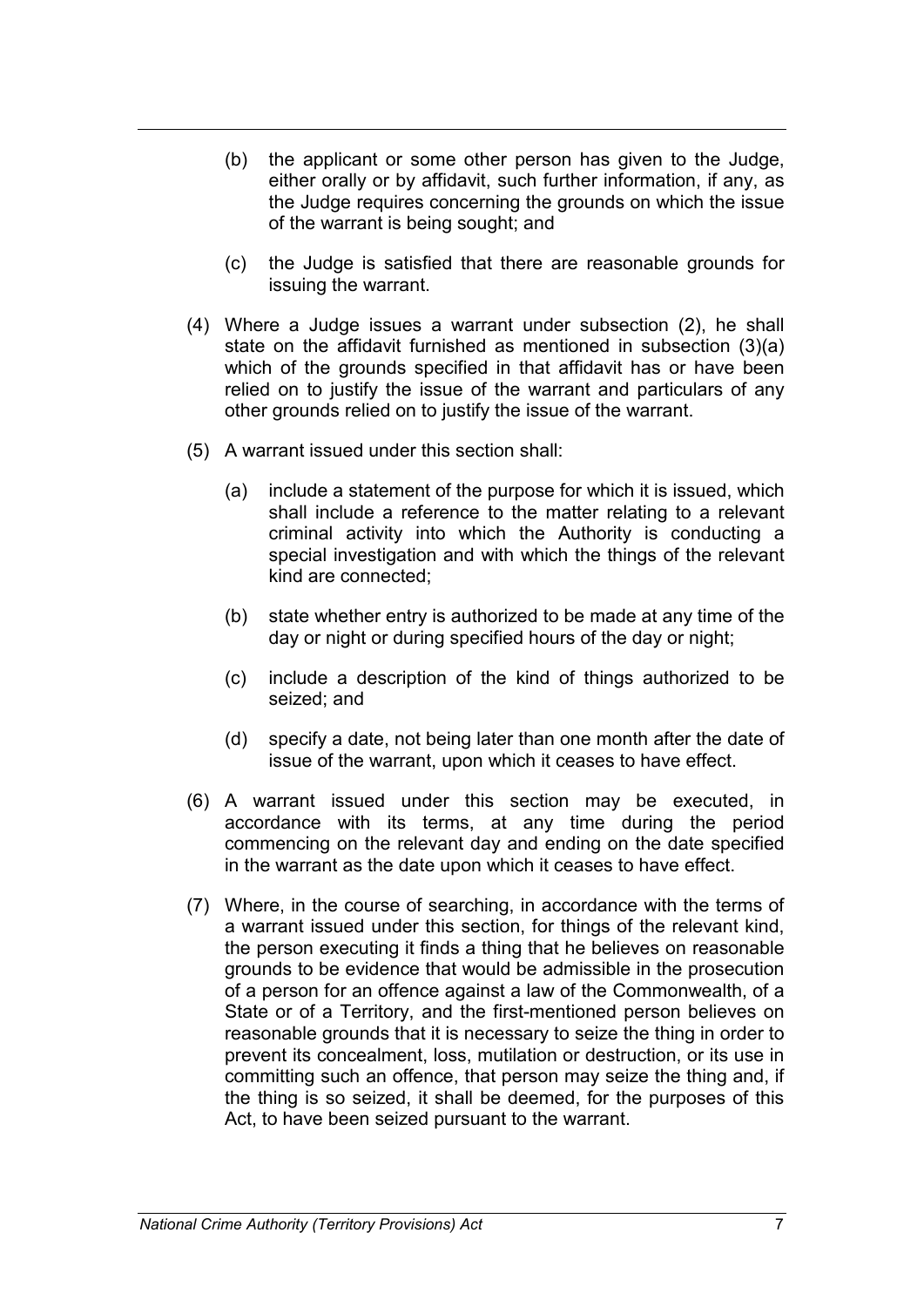- (8) Where a thing is seized pursuant to a warrant issued under this section:
	- (a) the Authority may retain the thing if, and for so long as, retention of the thing by the Authority is reasonably necessary for the purposes of a special investigation to which the thing is relevant; and
	- (b) if the retention of the thing by the Authority is not, or ceases to be, reasonably necessary for such purposes, a member shall cause the thing to be delivered to:
		- (i) if the thing may be used in evidence in proceedings of a kind referred to in subsection (13) – the Authority or person responsible for taking the proceedings; or
		- (ii) if sub-paragraph (i) does not apply the person who appears to the Authority to be entitled to the possession of the thing, unless a member has furnished the thing to the Attorney-General of the Commonwealth or of the Territory or a State, or to a law enforcement agency, in accordance with the Commonwealth Act, this Act or an Act of a State.
- (9) A member may, instead of delivering a thing in accordance with subsection (8)(b)(ii), deliver the thing to the Attorney-General of the Commonwealth or of a State, or to a law enforcement agency, for the purpose of assisting in the investigation of criminal offences, where a member is satisfied that the thing is likely to be useful for that purpose.
- (10) Nothing in this section affects a right of a person to apply for, or the power of a person to issue, a warrant, being a right or power existing otherwise than by virtue of this section.
- (11) A reference in this section to a Judge of a prescribed court shall include a reference to:
	- (a) a Judge of the Federal Court; or
	- (b) a Judge of the Supreme Court.
- (12) In this section, *thing* includes a document.
- $(13)$  Without limiting the generality of subsection  $(1)(a)$ , a reference in this section to a thing connected with a matter relating to a relevant criminal activity, being a matter into which the Authority is conducting a special investigation, includes a reference to a thing that may be used in evidence in proceedings for the taking, by or on behalf of the Crown in right of the Territory, of civil remedies in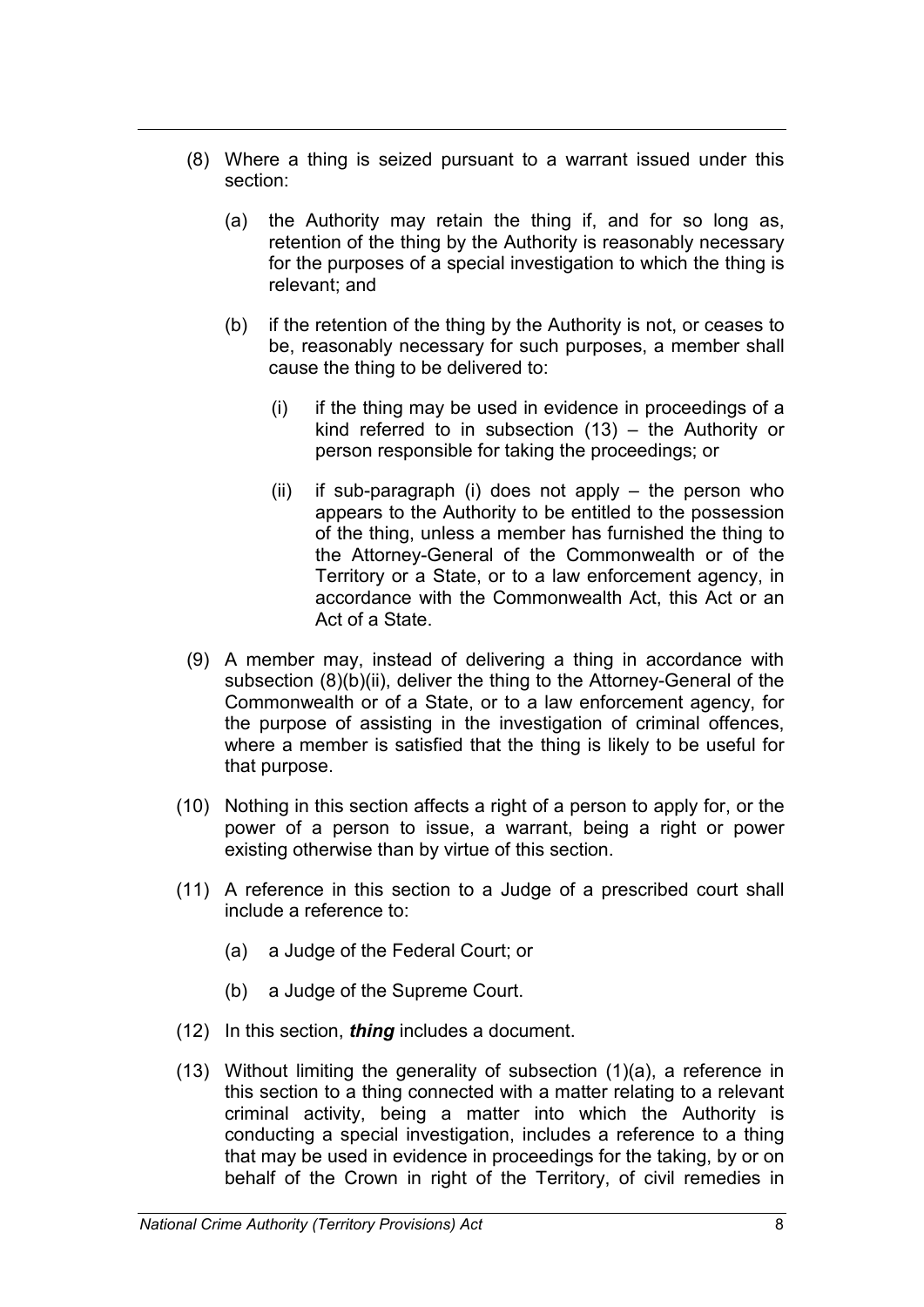respect of a matter connected with, or arising out of, an offence to which the relevant criminal activity relates.

# **13 Application by telephone for search warrants**

- (1) Where, by reason of circumstances of urgency, a member considers it necessary to do so, the member may make application by telephone for a warrant under section 12.
- (2) Before making an application referred to in subsection (1), the member shall prepare an affidavit that sets out the grounds on which the issue of the warrant is being sought, but may, if it is necessary to do so, make the application before the affidavit has been sworn.
- (3) Where a Judge issues a warrant under section 12 upon an application made by telephone, he shall:
	- (a) complete and sign the warrant;
	- (b) inform the member who made the application of the terms of the warrant and the date on which and the time at which it was signed;
	- (c) record on the warrant the reasons for issuing it; and
	- (d) send a copy of the warrant to the Authority.
- (4) here a warrant is issued under section 12 upon an application made by telephone, a member of the staff of the Authority or a member of the Australian Federal Police or of the Police Force of the Territory or a State may complete a form of warrant in the terms indicated by the Judge under subsection (3) and, where a form of warrant is so completed, shall write on it the name of the Judge who issued it and the date on which and the time at which it was signed.
- (5) Where a person completes a form of warrant in accordance with subsection (4), he shall, not later than the next day following the date of expiry of the warrant, send to the Judge who signed it the form of warrant completed by the person and the affidavit duly sworn in connection with the warrant.
- (6) Upon receipt of the documents referred to in subsection (5), the Judge shall attach them to the warrant signed by him and shall deal with the documents in the manner in which he would have dealt with the affidavit if the application for the warrant had been made to the Judge in accordance with section 12.
- (7) A form of warrant duly completed in accordance with subsection (4) shall be deemed to be a warrant issued under section 12.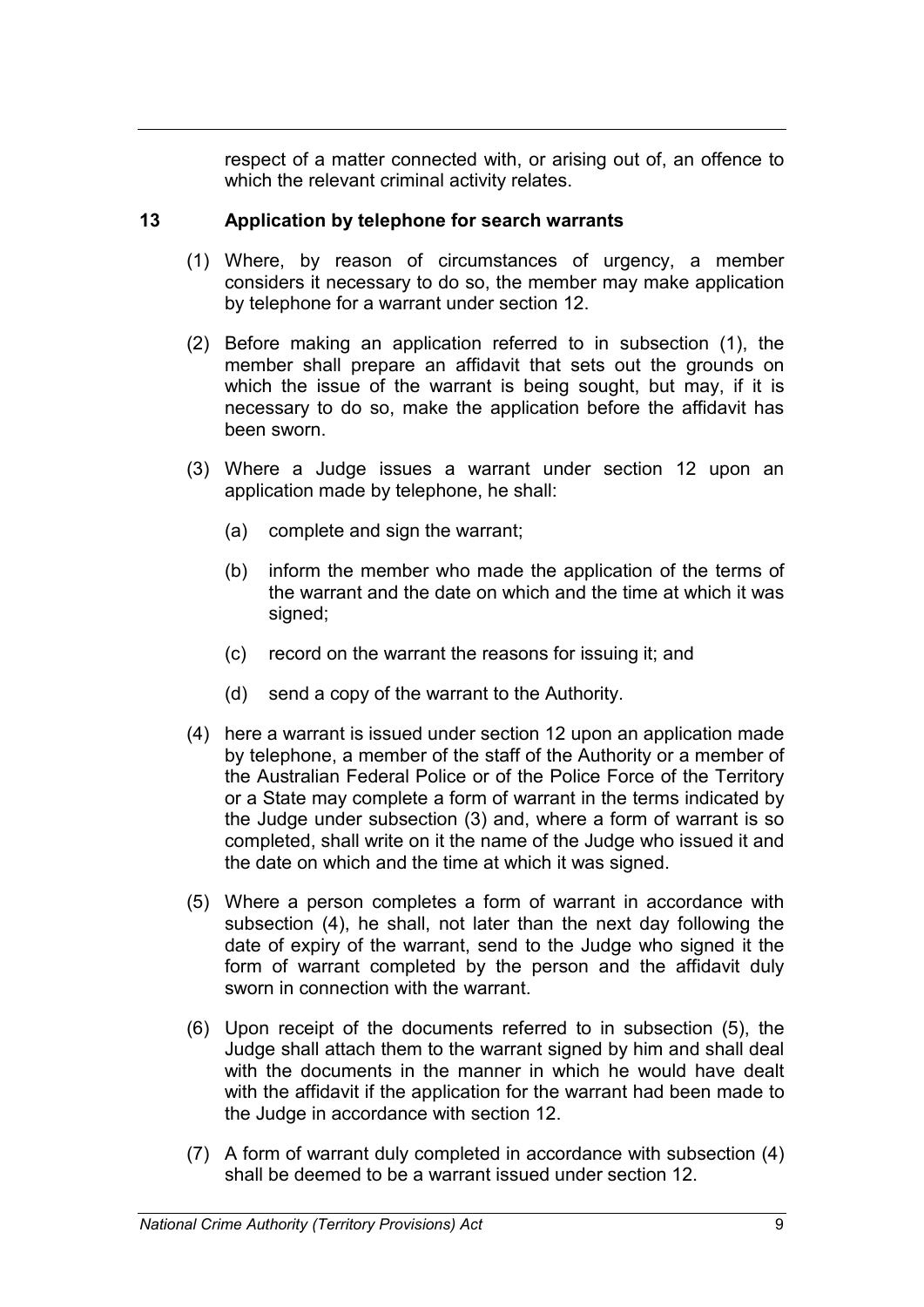### **14 Judges to perform functions under Commonwealth Act**

A Judge of the Supreme Court may perform functions conferred on the Judge by section 22 or 23 of the Commonwealth Act.

# **15 Order for delivery to Authority of passport of witness**

- (1) Where, on application by a member, a Judge of the Federal Court sitting in chambers is satisfied by evidence on oath that:
	- (a) in connection with a special investigation, a summons has been issued under this Act requiring a person to appear before the Authority at a hearing (whether or not the summons has been served), or a person has appeared before the Authority at a hearing, to give evidence or to produce documents or other things;
	- (b) there are reasonable grounds for believing that the person may be able to give to the Authority evidence or further evidence that is, or to produce to the Authority documents or other things or further documents or other things that are, relevant to the matter in respect of which the Authority is conducting the investigation and could be of particular significance to the investigation; and
	- (c) there are reasonable grounds for suspecting that the person intends to leave Australia and has possession, custody or control of a passport issued or purported to be issued to the person,

the Judge may make an order requiring the person to appear before the Federal Court on a day, and at a time and place, specified in the order to show cause why the person should not be ordered to deliver the passport to the Authority.

- (2) Where a person appears before the Federal Court in pursuance of an order made under subsection (1), the Court may, if it thinks fit, make an order:
	- (a) requiring the person to deliver to the Authority any passport issued or purported to be issued to the person that is in the possession, custody or control of the person; and
	- (b) authorizing the Authority to retain the passport until the expiration of such period (not exceeding one month) as is specified in the order.
- (3) The Federal Court may, on application by a member, extend for a further period (not exceeding one month) or further periods (not exceeding one month in each case) the period for which the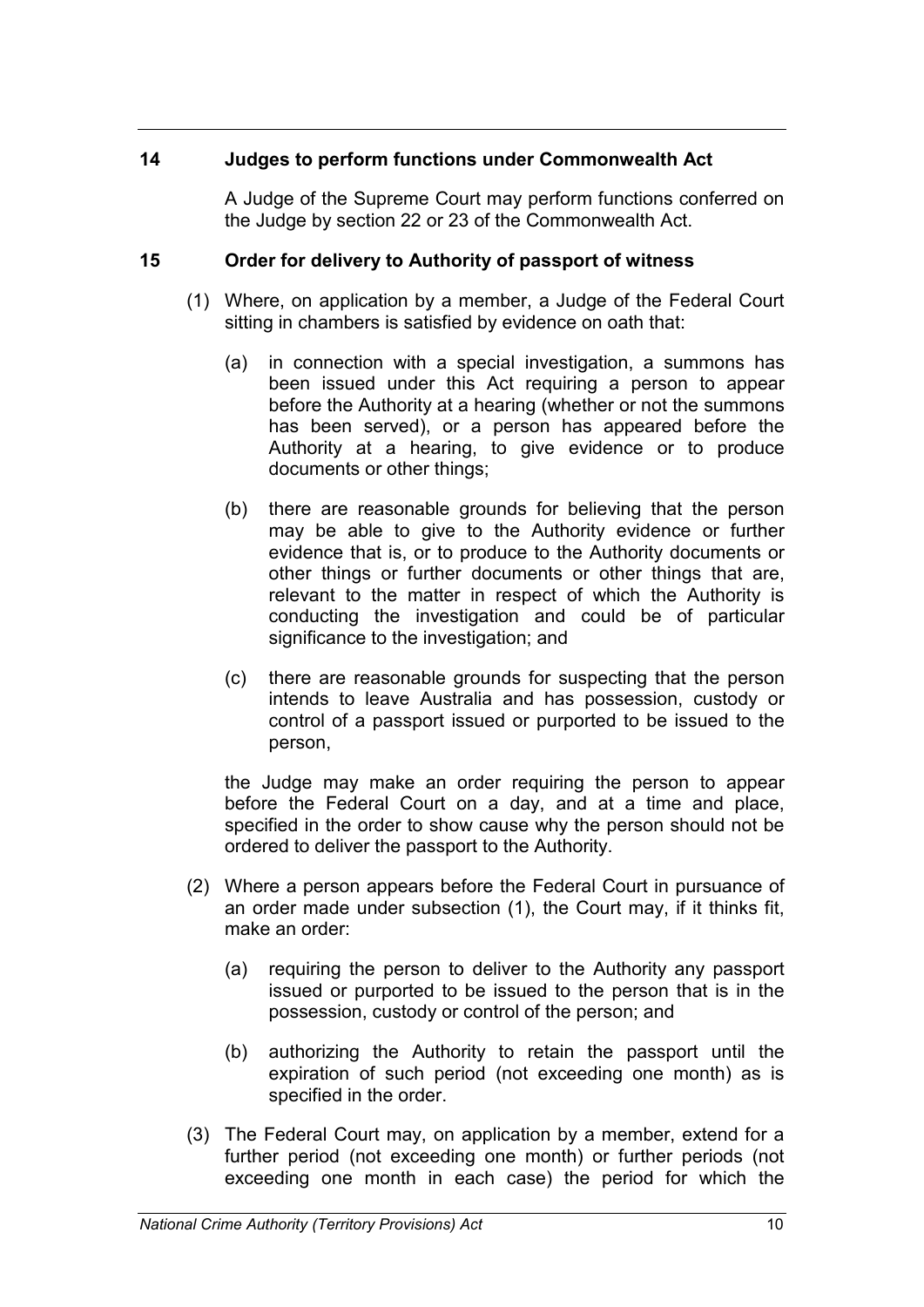Authority is authorized to retain a passport in pursuance of an order made under subsection (2), but so that the total period for which the Authority is authorized to retain the passport does not exceed 3 months.

- (4) The Federal Court may, at any time while the Authority is authorized in pursuance of an order made under this section to retain a passport issued to a person, upon application made by the person, revoke the order and, if the order is revoked, a member shall forthwith return the passport to the person.
- (5) The Federal Court has jurisdiction with respect to matters arising under this section.
- (6) In this section, *Australia* includes the external Territories.

### **16 Hearing**

- (1) For the purposes of a special investigation, the Authority may hold hearings.
- (2) At a hearing, the Authority may be constituted by one or more members.
- (3) The Chairperson shall preside at all hearings at which the Chairperson is present.
- (3A) If the Chairperson is not present at a hearing at which there are 2 or more members, the members present shall elect one of their number to preside at the hearing.
- (3B) Questions arising at a hearing shall be determined by a majority of the votes of the members present.
- (3C) The person presiding at a hearing has a deliberative vote and, if necessary, also has a casting vote.
- (3D) The Authority may regulate the conduct of proceedings at a hearing as it thinks fit.
	- (4) At a hearing before the Authority:
		- (a) a person giving evidence may be represented by a legal practitioner; and
		- (b) if, by reason of the existence of special circumstances, the Authority consents to a person who is not giving evidence being represented by a legal practitioner, the person may be so represented.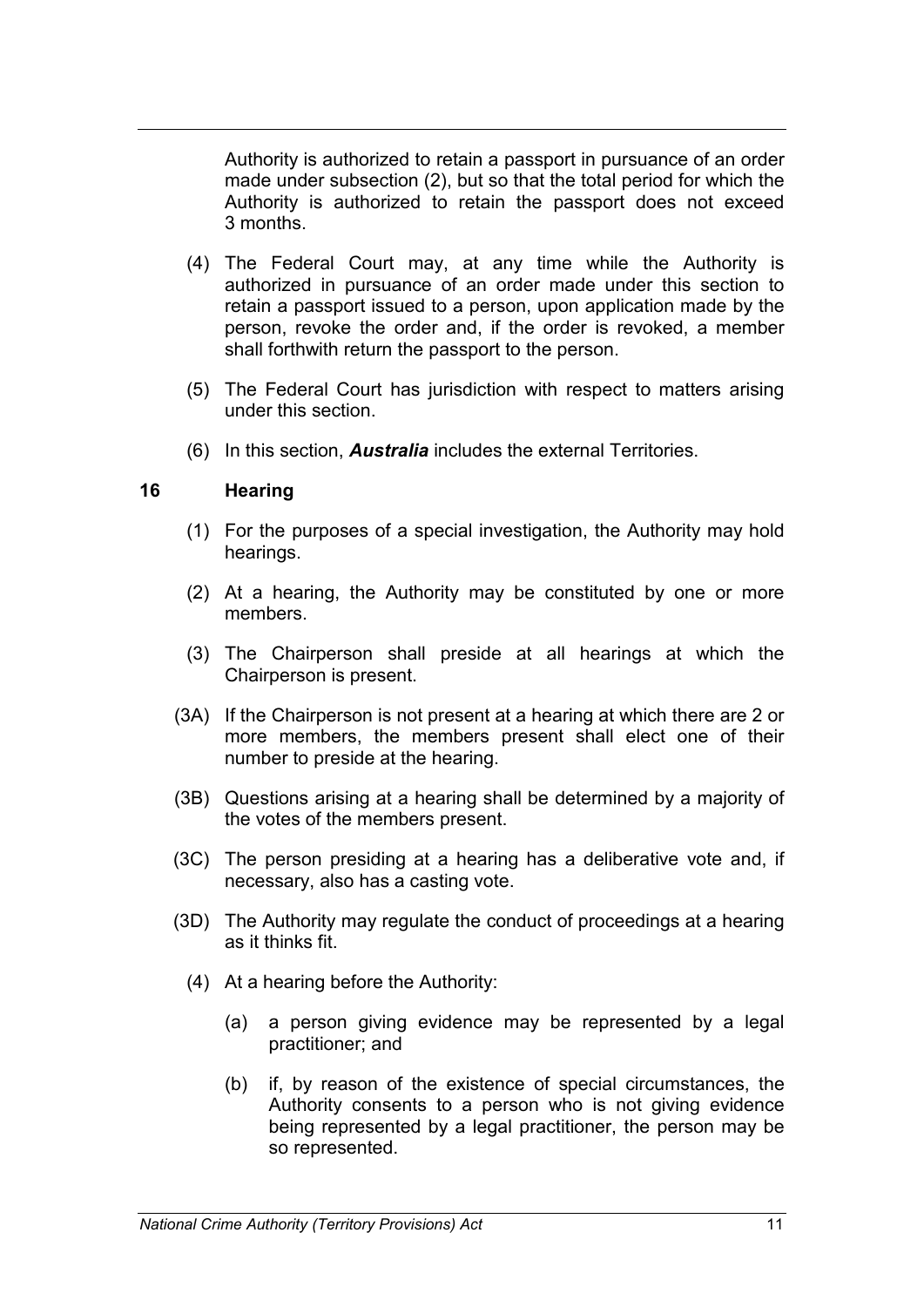- (5) A hearing before the Authority shall be held in private and the Authority may give directions as to the persons who may be present during the hearing or a part of the hearing.
- (6) Nothing in a direction given under subsection (5) by the Authority prevents the presence, when evidence is being taken at a hearing before the Authority, of:
	- (a) a person representing the person giving evidence; or
	- (b) a person representing, in pursuance of subsection (4), a person who, by reason of a direction given under subsection (5) by the Authority, is entitled to be present.
- (7) Where a hearing before the Authority is being held, a person (other than a member, or a member of the staff of the Authority approved by the Authority) shall not be present at the hearing unless the person is entitled to be present by reason of a direction given under subsection (5) by the Authority or by reason of subsection (6).
- (8) At a hearing before the Authority for the purposes of a special investigation:
	- (a) counsel assisting the Authority generally or in relation to the matter to which the investigation relates;
	- (b) a person authorized by the Authority to appear before it at the hearing; or
	- (c) a legal practitioner representing a person, in pursuance of subsection (4), at the hearing,

may, so far as the Authority thinks fit, examine or cross-examine a witness on any matter that the Authority considers relevant to the special investigation.

- (9) The Authority may direct that:
	- (a) evidence given before it;
	- (b) the contents of a document, or a description of a thing, produced to the Authority or seized pursuant to a warrant issued under section 12;
	- (c) information that might enable a person who has given evidence before the Authority to be identified; or
	- (d) the fact that a person has given or may be about to give evidence at a hearing,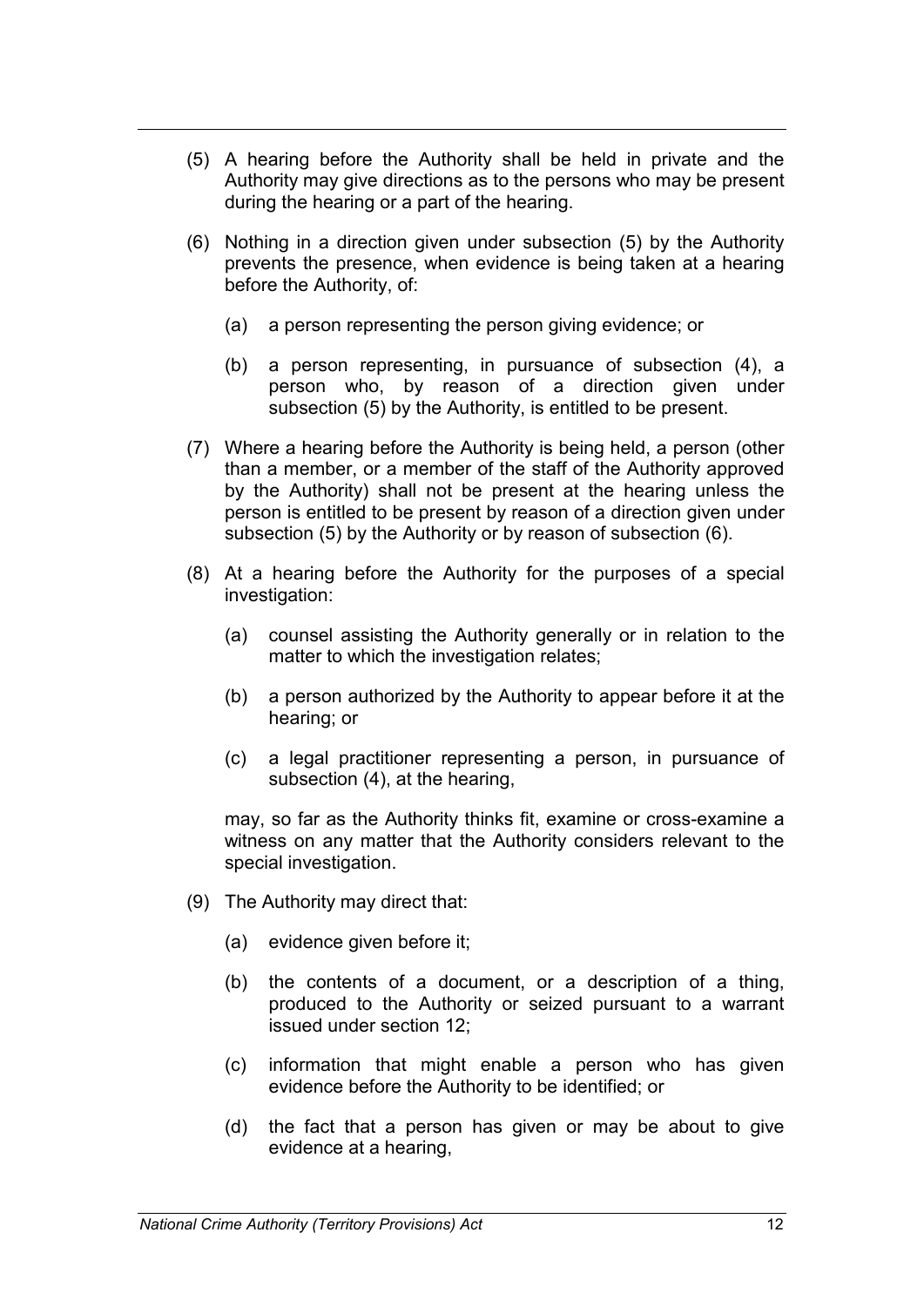shall not be published, or shall not be published except in such manner, and to such persons, as the Authority specifies, and the Authority shall give such a direction if the failure to do so might, in its opinion, prejudice the safety or reputation of a person or prejudice the fair trial of a person who has been or may be charged with an offence

- (9A) Subject to subsection (9B), the Chairperson may, in writing, vary or revoke a direction under subsection (9).
- (9B) The Chairperson shall not vary or revoke a direction if to do so might prejudice the safety or reputation of a person or prejudice the fair trial of a person who has been or may be charged with an offence.
- (10) Where:
	- (a) a person has been charged with an offence before a court of the Territory; and
	- (b) the court considers that it may be desirable in the interests of justice that particular evidence given before the Authority, being evidence in relation to which the Authority has given a direction under subsection (9), be made available to the person or to a legal practitioner representing the person,

the court may give to the Authority a certificate to that effect and, if the court does so, the Authority shall make the evidence available to the court.

- (11) Where:
	- (a) the Authority makes evidence available to a court in accordance with subsection (10); and
	- (b) the court, after examining the evidence, is satisfied that the interests of justice so require,

the court may make the evidence available to the person charged with the offence concerned or to a legal practitioner representing the person.

- (12) A person who:
	- (a) is present, in contravention of subsection (7), at a hearing; or
	- (b) makes a publication in contravention of a direction given under subsection (9),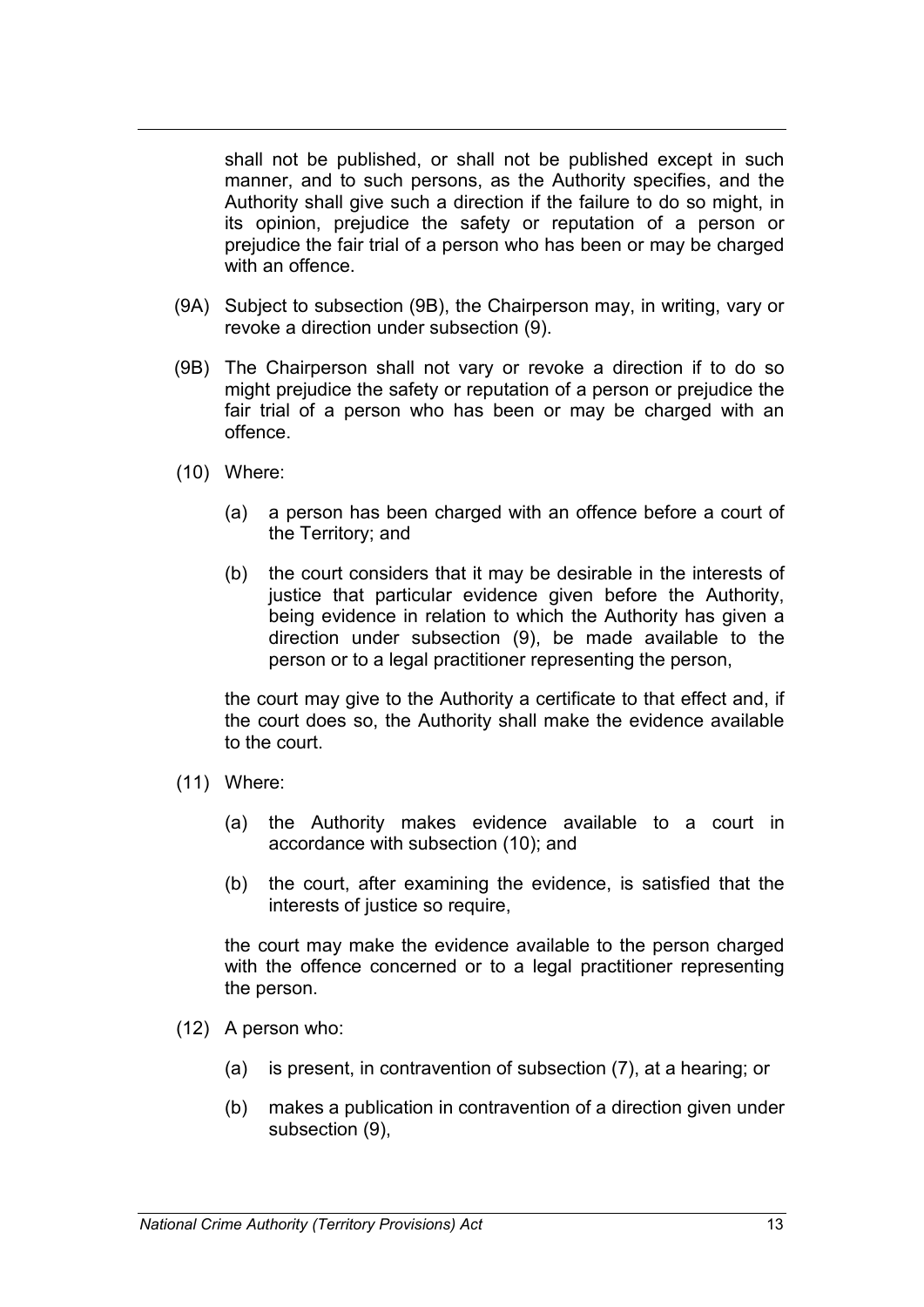is guilty of a simple offence.

Penalty: \$2,000 or imprisonment for 12 months.

### **17 Power to summon witnesses and take evidence**

- (1) A member may summon a person to appear before the Authority at a hearing to give evidence and to produce such documents or other things, if any, as are referred to in the summons.
- (2) A summons under subsection (1) shall be accompanied by a copy of the notice, or of each of the notices, by which the matter to which the hearing relates was referred to the Authority.
- (3) A summons under subsection (1) requiring a person to appear before the Authority at a hearing shall, unless the member issuing the summons is satisfied that, in the particular circumstances of the special investigation to which the hearing relates, it would prejudice the effectiveness of the special investigation for the summons to do so, set out, so far as is practicable, the general nature of the matters in relation to which the Authority intends to question the person, but nothing in this subsection prevents the Authority from questioning the person in relation to a matter that relates to a special investigation.
- (4) The member presiding at a hearing before the Authority may require a person appearing at the hearing to produce a document or other thing.
- (5) The Authority may, at a hearing, take evidence on oath or affirmation and for that purpose:
	- (a) a member may require a person appearing at the hearing to give evidence either to take an oath or to make an affirmation in a form approved by the member presiding at the hearing; and
	- (b) a member, or a person who is an authorized person in relation to the Authority, may administer an oath or affirmation to a person so appearing at the hearing.
- (6) In this section, a reference to a person who is an authorized person in relation to the Authority is a reference to a person authorized in writing, or a person included in a class of persons authorized in writing, for the purposes of this section by the Chairperson.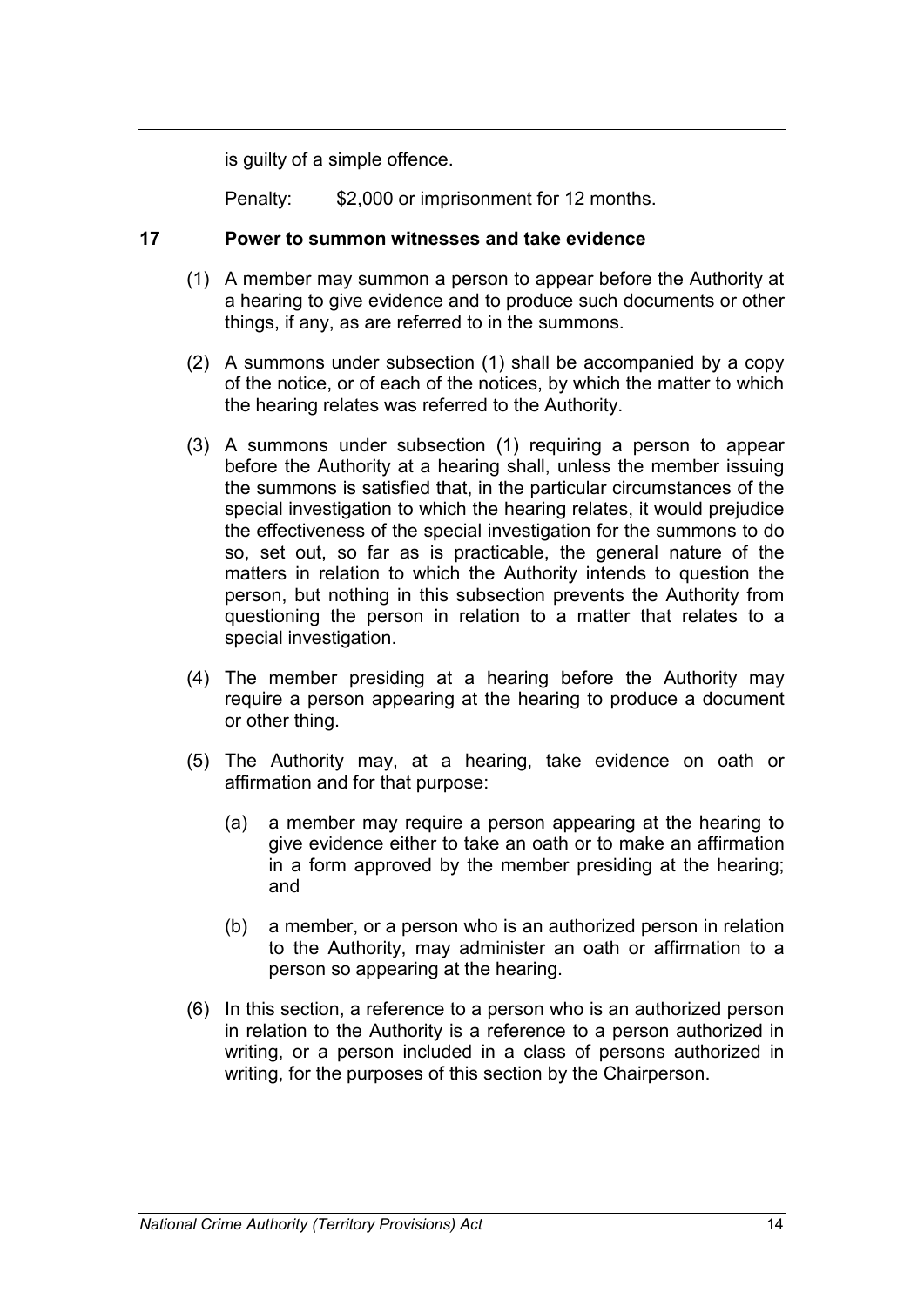# **18 Power to obtain documents**

- (1) A member may, by notice in writing served on a person, require the person:
	- (a) to attend, at a time and place specified in the notice, before a person specified in the notice, being a member or a member of the staff of the Authority; and
	- (b) to produce at that time and place to the person so specified a document or thing specified in the notice, being a document or thing that is relevant to a special investigation.
- (2) A notice may be issued under this section in relation to a special investigation whether or not a hearing before the Authority is being held for the purposes of the investigation.
- (3) A person shall not, without reasonable excuse, refuse or fail to comply with a notice served under this section on the person.

Penalty: \$1,000 or imprisonment for 6 months.

- (4) Section 19(3) to (12), inclusive, applies in relation to a person who is required to produce a document or thing by a notice served under this section on him in the same manner as it applies in relation to a person who is required to produce a document or thing at a hearing before the Authority and so applies as if a reference in those subsections to section 19(2) were a reference to subsection (3) of this section.
- (5) If a person who is required by a notice served on him under this section to produce a document or thing claims to the person (in this subsection referred to as the *relevant person*) to whom the claimant is required to produce it that the claimant is entitled to refuse to produce the document or thing, the relevant person shall:
	- (a) if satisfied that the claim is justified inform the claimant that the requirement will not be insisted upon; or
	- (b) in any other case inform the claimant that the relevant person is not so satisfied and, if the document or thing is not produced forthwith, refer the claim to the Authority for decision under section 21.

### **18A Disclosure of summons or notice may be prohibited**

(1) The member issuing a summons under section 17 or a notice under section 18 shall, or may, as provided in subsection (2), include in it a notation to the effect that disclosure of information about the summons or notice, or any official matter connected with it, is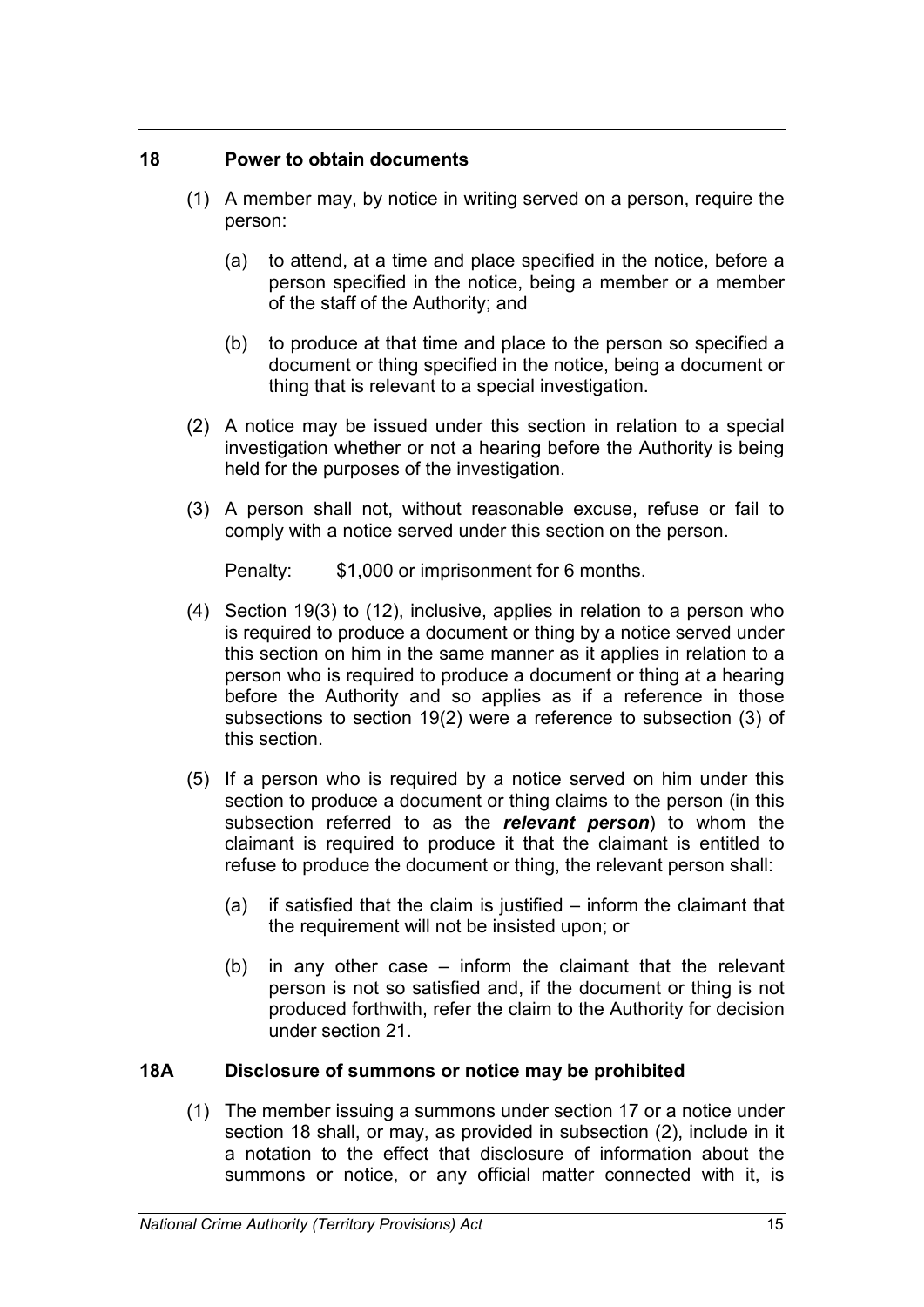prohibited except in the circumstances, if any, specified in the notation.

- (2) A notification shall not be included in the summons or notice except as follows:
	- (a) the member shall include the notation if satisfied that failure to do so would reasonably be expected to prejudice:
		- (i) the safety or reputation of a person;
		- (ii) the fair trial of a person who has been or may be charged with an offence; or
		- (iii) the effectiveness of an investigation;
	- (b) the member may include the notation if satisfied that failure to do so might prejudice:
		- (i) the safety or reputation of a person;
		- (ii) the fair trial of a person who has been or may be charged with an offence; or
		- (iii) the effectiveness of an investigation;
	- (c) the member may include the notation if satisfied that failure to do so might otherwise be contrary to the public interest.
- (3) If a notation is included in the summons or notice, it shall be accompanied by a written statement setting out the rights and obligations conferred or imposed by section 18B on the person who was served with, or otherwise given, the summons or notice.
- (4) If, after the Authority has concluded the investigation concerned:
	- (a) no evidence of an offence has been obtained as described in section 6(1);
	- (b) evidence of an offence or offences has been assembled and furnished as required by section 6(1) and the Authority has been advised that no person will be prosecuted;
	- (c) evidence of an offence or offences committed by only one person has been assembled and furnished as required by section 6(1) and criminal proceedings have begun against that person;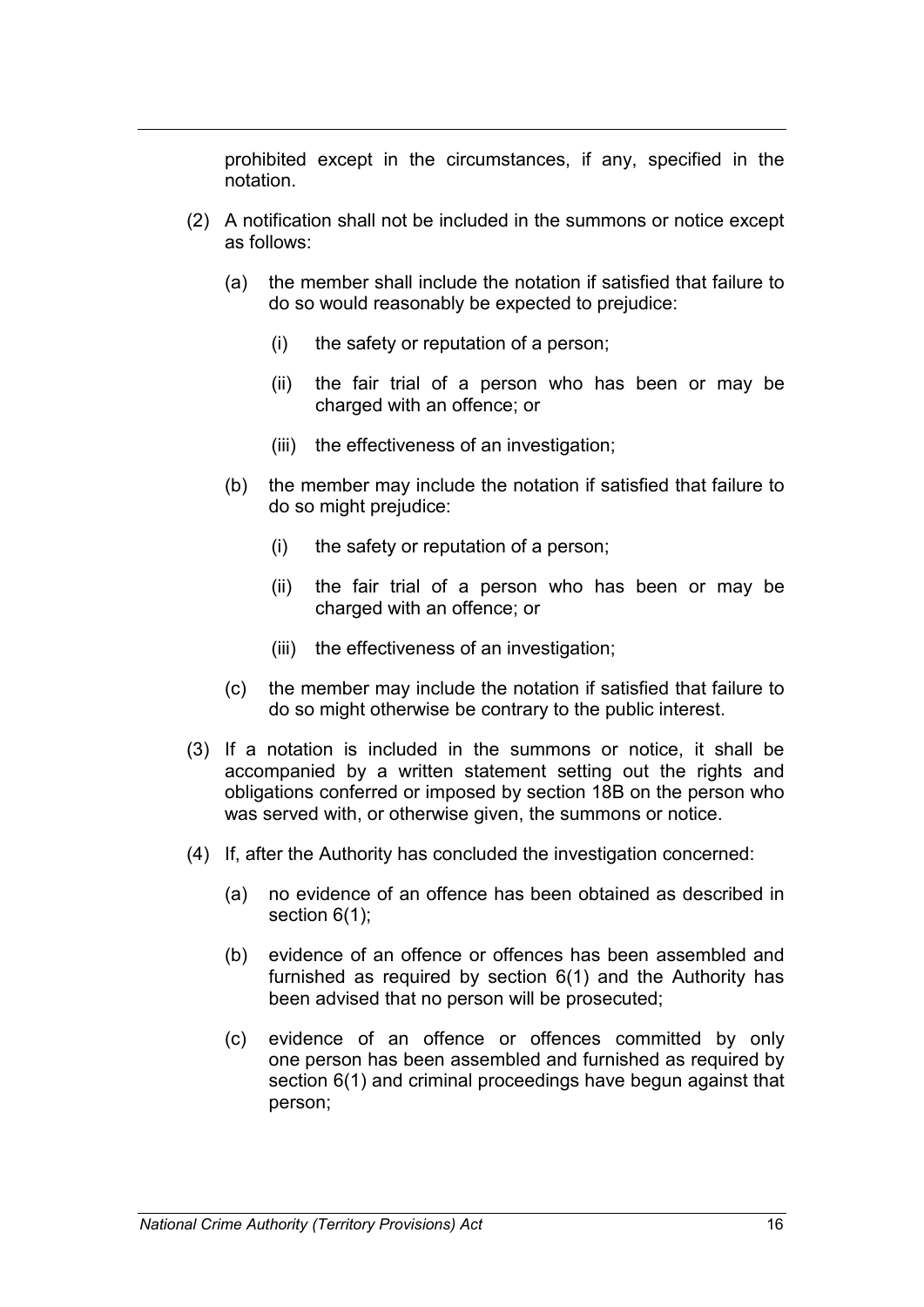- (d) evidence of an offence or offences committed by 2 or more persons has been assembled and furnished as required by section 6(1) and:
	- (i) criminal proceedings have begun against all those persons; or
	- (ii) criminal proceedings have begun against one or more of those persons and the Authority has been advised that no other of those persons will be prosecuted,

all the notations that were included under this section in any summonses or notices relating to the investigation are cancelled by this subsection.

- (5) If a notation is cancelled by subsection (4), the Authority shall serve a written notice of that fact on each person who was served with, or otherwise given, the summons or notice containing the notation.
- (6) If a notation made under subsection (1) is inconsistent with a direction given under section 16(9), a notation has no effect to the extent of the inconsistency.

### **18B Offences of disclosure**

(1) In this section:

#### *legal aid officer* means:

- (a) a member, or member of staff, of a legal aid commission within the meaning of the *Commonwealth Legal Aid Act 1977*; or
- (b) the person to whom the Commonwealth Attorney-General has delegated his or her powers and functions under section 27 of the Commonwealth Act.

#### *official matter* means:

- (a) a reference under section 13 or 14 of the Commonwealth Act;
- (b) an investigation conducted or co-ordinated by the Authority;
- (c) a hearing held by the Authority; or
- (d) court proceedings,

whether past, present or contingent.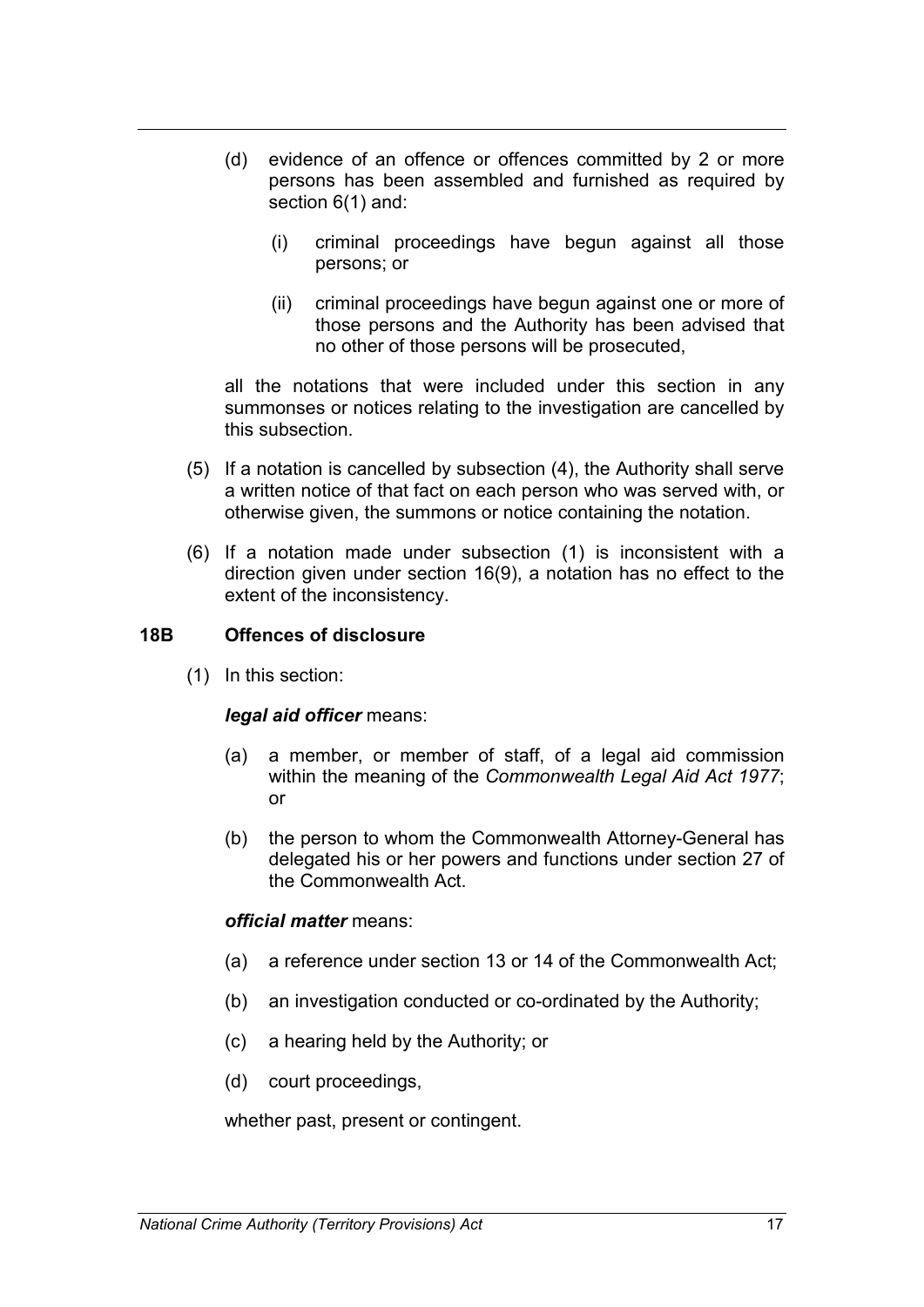- (2) A person who is served with, or otherwise given, a summons or notice containing a notation made under section 18A shall not disclose:
	- (a) the existence of the summons or notice or any information about it; or
	- (b) the existence of, or any information about, any official matter connected with the summons or notice.

Penalty: \$2,000 or imprisonment for 12 months.

- (3) Subsection (2) does not prevent the person from making a disclosure:
	- (a) in accordance with the circumstances, if any, specified in the notation;
	- (b) to a legal practitioner for the purpose of obtaining legal advice or representation relating to the summons, notice or matter;
	- (c) to a legal aid officer for the purpose of obtaining assistance under section 27 of the Commonwealth Act relating to the summons, notice or matter;
	- (d) if the person is a body corporate  $-$  to an officer or agent of the body corporate for the purpose of ensuring compliance with the summons or notice; or
	- (e) if the person is a legal practitioner:
		- (i) for the purpose of complying with a legal duty of disclosure arising from his or her professional relationship with a client; or
		- (ii) for the purpose of obtaining the agreement of another person under section 19(3) to the legal practitioner answering a question or producing a document at a hearing before the Authority.
- (4) If a disclosure is made to a person as permitted by subsection (3) or (5):
	- (a) while he or she is a person of a kind to whom a disclosure is so permitted to be made, he or she shall not disclose the existence of, or any information about, the summons or notice, or any official matter connected with it, except as permitted by subsection (5); and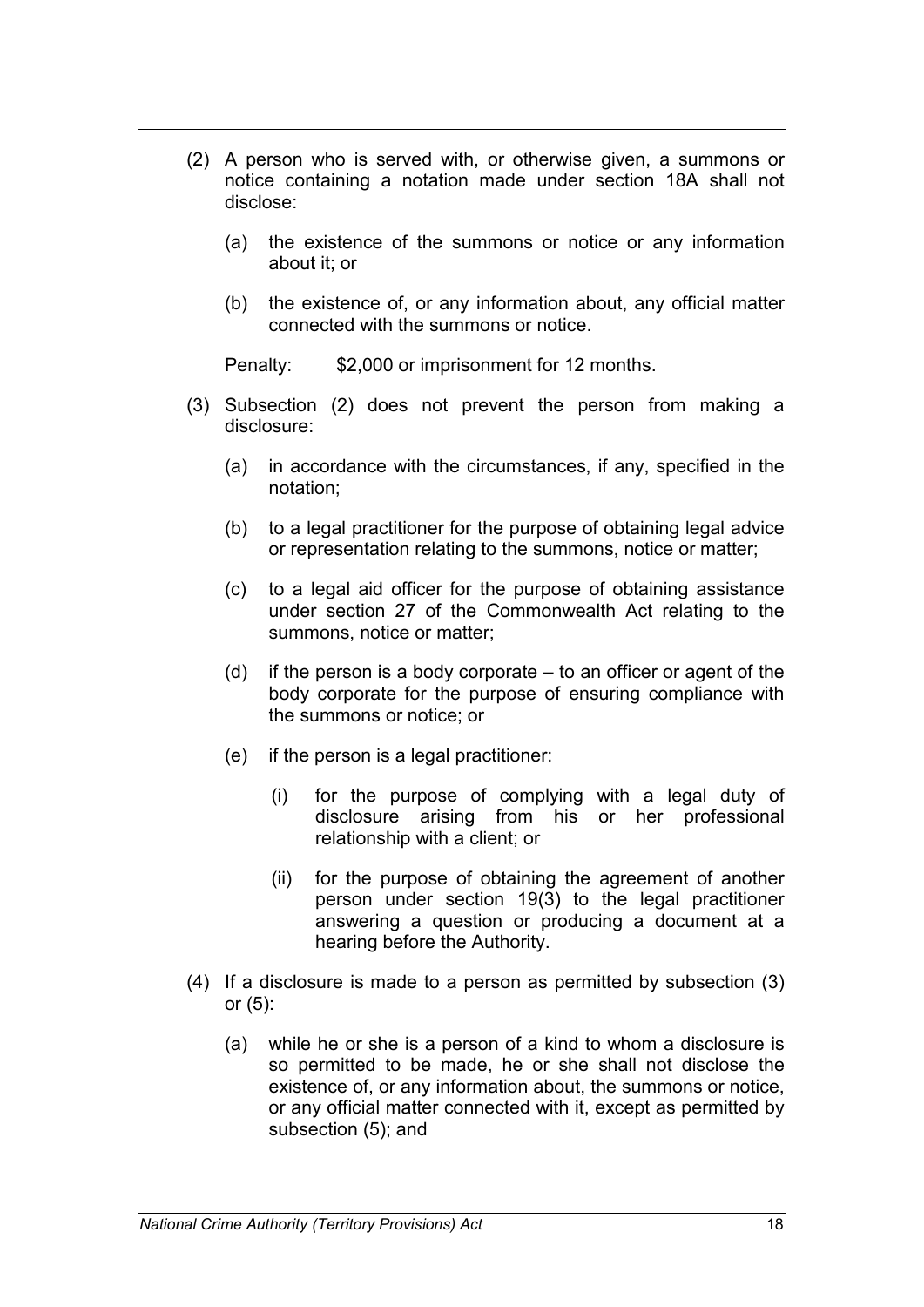(b) while he or she is no longer such a person, he or she shall not, in any circumstances, make a record of, or disclose the existence of, the summons, notice or matter, or disclose any information about any of them.

Penalty: \$2,000 or imprisonment for 12 months.

- (5) A person to whom information has been disclosed, as permitted by subsection (3) or this subsection, may disclose that information:
	- (a) if the person is an officer or agent of a body corporate referred to in subsection (3)(d):
		- (i) to another officer or agent of the body corporate for the purpose of ensuring compliance with the summons or notice;
		- (ii) to a legal practitioner for the purpose of obtaining legal advice or representation relating to the summons, notice or matter; or
		- (iii) to a legal aid officer for the purpose of obtaining assistance under section 27 of the Commonwealth Act relating to the summons, notice or matter;
	- (b) if the person is a legal practitioner for the purpose of giving legal advice, making representations, or obtaining assistance under section 27 of the Commonwealth Act, relating to the summons, notice or matter; or
	- $(c)$  if the person is a legal aid officer for the purpose of obtaining legal advice or representation relating to the summons, notice or matter.
- (6) This section ceases to apply to a summons or notice after:
	- (a) the notation contained in the summons or notice is cancelled by section 18A(4); or
	- (b) 5 years elapse after the issue of the summons or notice,

whichever is sooner.

(7) A reference in this section to disclosing something's existence includes disclosing information from which a person could reasonably be expected to infer its existence.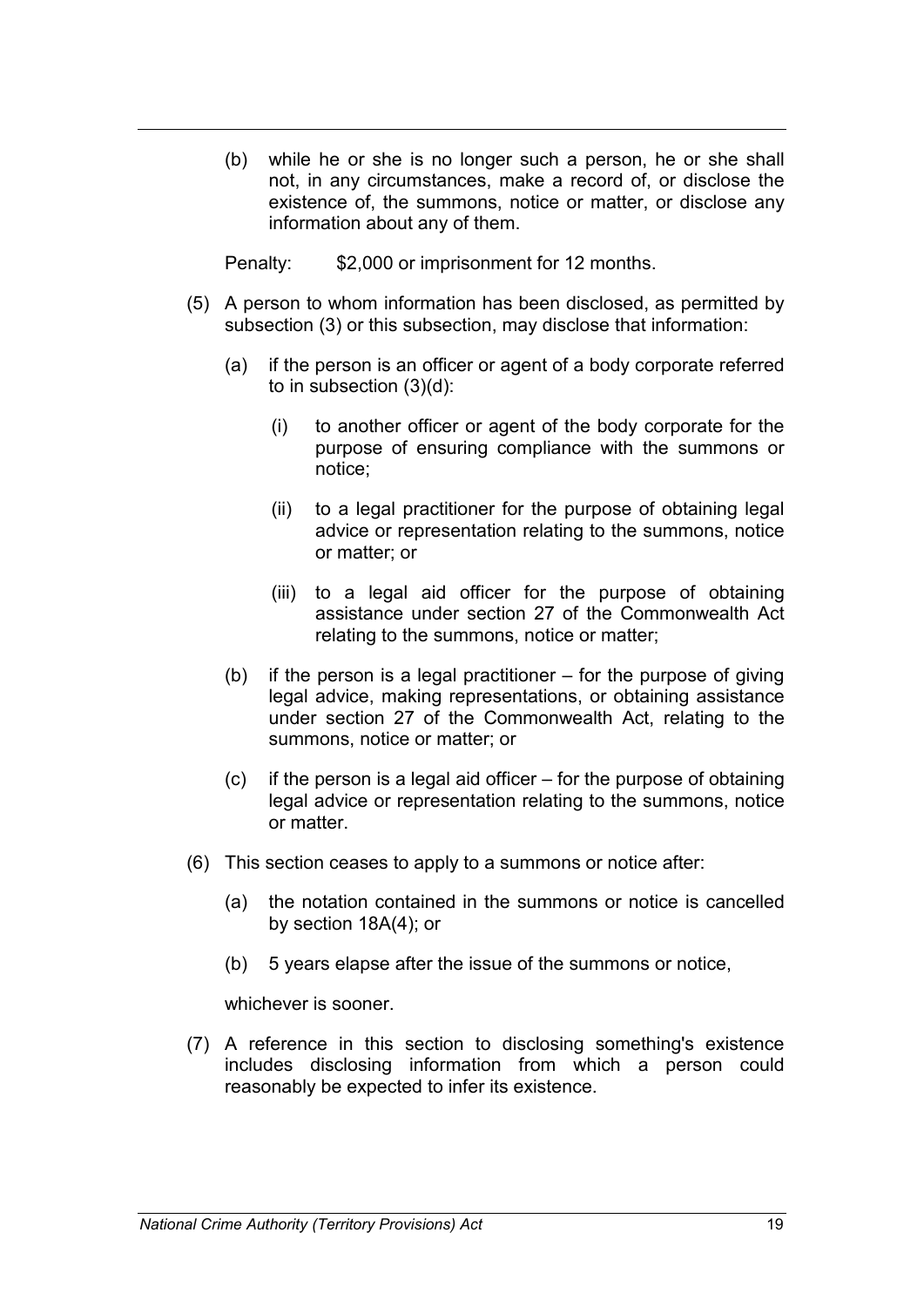### **19 Failure of witnesses to attend and answer questions**

- (1) A person served, as prescribed, with a summons to appear as a witness at a hearing before the Authority shall not, without reasonable excuse:
	- (a) fail to attend as required by the summons; or
	- (b) fail to attend from day to day unless excused, or released from further attendance, by a member.
- (2) A person appearing as a witness at a hearing before the Authority shall not, without reasonable excuse:
	- (a) when required under section 17 either to take an oath or make an affirmation – refuse or fail to comply with the requirement;
	- (b) refuse or fail to answer a question that he is required to answer by the member presiding at the hearing; or
	- (c) refuse or fail to produce a document or thing that he was required by a summons under this Act served as prescribed to produce.
- (3) Where:
	- (a) a legal practitioner is required to answer a question or produce a document at a hearing before the Authority; and
	- (b) the answer to the question would disclose, or the document contains, a privileged communication made by or to the legal practitioner in the capacity of a legal practitioner,

the legal practitioner is entitled to refuse to comply with the requirement unless the person to whom or by whom the communication was made agrees to the legal practitioner complying with the requirement but, where the legal practitioner refuses to comply with the requirement, the legal practitioner shall, if so required by the member presiding at the hearing, furnish to the Authority the name and address of the person to whom or by whom the communication was made.

- (4) Subject to subsections (5), (7), (9) and (11), it is a reasonable excuse for the purposes of subsection (2) for a natural person:
	- (a) to refuse or fail to answer a question put to him at a hearing before the Authority; or
	- (b) to refuse or fail to produce a document or thing that he was required to produce at a hearing before the Authority,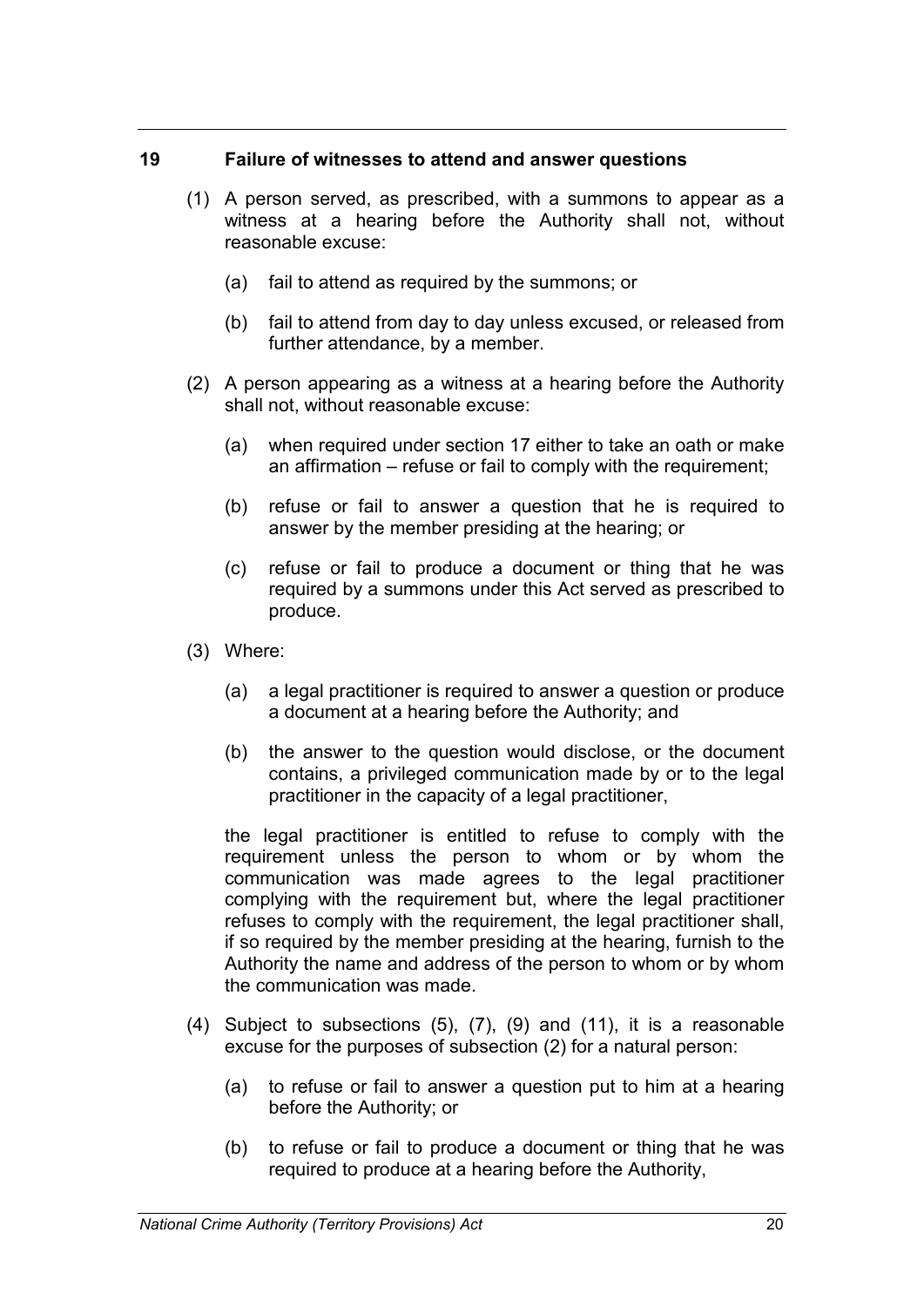that the answer to the question, or the production of the document or thing, as the case may be, might tend to incriminate him.

- (5) It is not a reasonable excuse for the purposes of subsection (2) for a person:
	- (a) to refuse or fail to answer a question put to him at a hearing before the Authority; or
	- (b) to refuse or fail to produce a document or thing that he was required to produce at a hearing before the Authority,

that the answer to the question or the production of the document or thing might tend to prove his guilt of an offence against a law of the Territory if the Attorney-General or the Director of Public Prosecutions has given to the first-mentioned person an undertaking in writing that any answer given or document or thing produced, as the case may be, or any information, document or thing obtained as a direct or indirect consequence of the answer or the production of the first-mentioned document or thing, will not be used in evidence in any proceedings against that person for an offence against a law of the Territory, other than proceedings in respect of the falsity of evidence given by that person, and the Attorney-General or Director of Public Prosecutions states in the undertaking:

- (c) that, in his opinion, there are special grounds that, in the public interest, require that answers be given or documents or things be produced by the first-mentioned person; and
- (d) the general nature of those grounds.
- (6) The Authority may recommend to the Attorney-General that a person who has been or is to be served with a summons to appear as a witness at a hearing before the Authority or to produce a document or thing at a hearing before the Authority be given an undertaking in accordance with subsection (5).
- (7) It is not a reasonable excuse for the purposes of subsection (2) for a person:
	- (a) to refuse or fail to answer a question put to him at a hearing before the Authority; or
	- (b) to refuse or fail to produce a document or thing that he was required to produce at a hearing before the Authority,

that the answer to the question or the production of the document or thing might tend to prove his guilt of an offence against a law of the Commonwealth or of another Territory if the Director of Public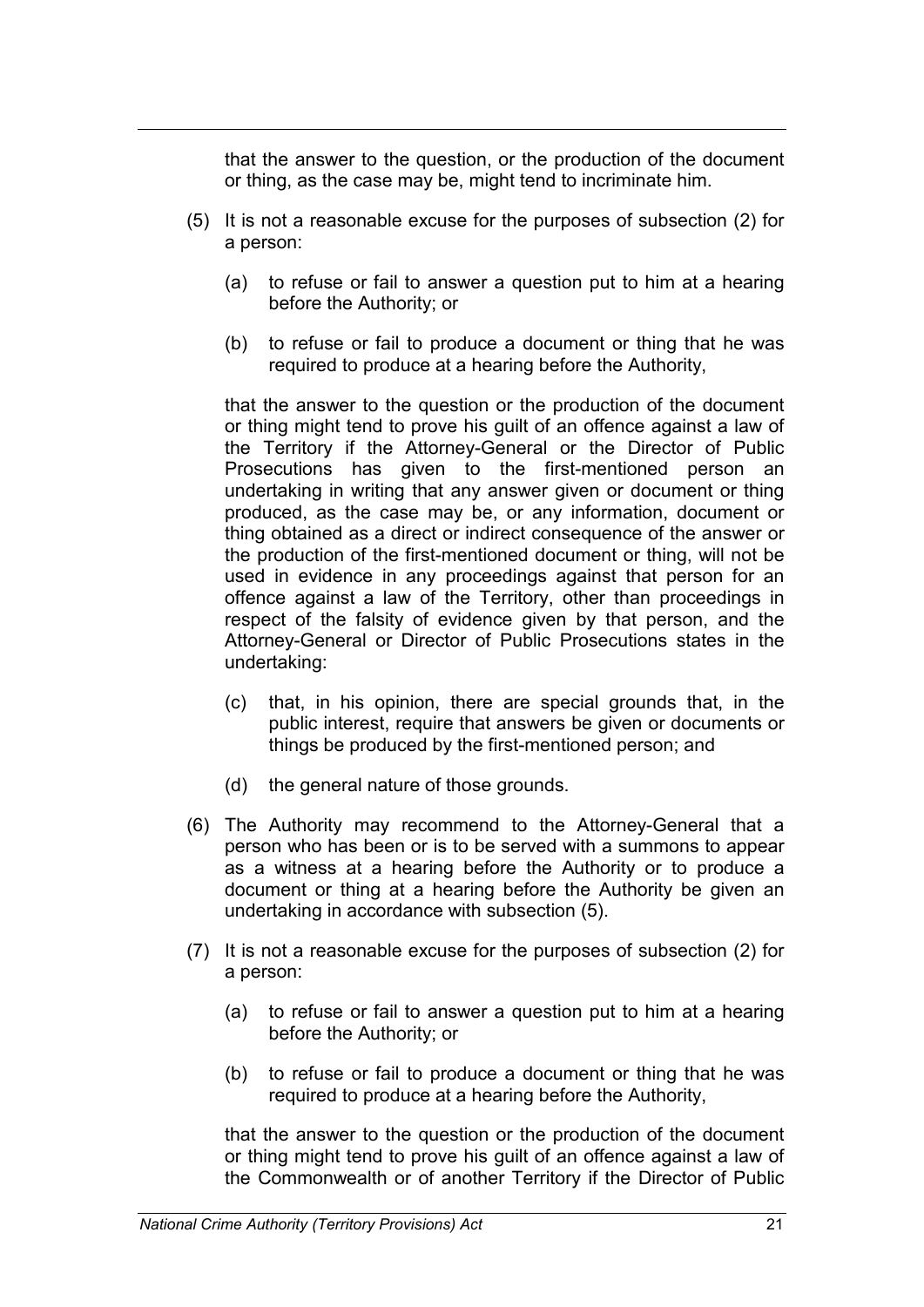Prosecutions of the Commonwealth has given to him an undertaking in writing that any answer given or document or thing produced, as the case may be, or any information, document or thing obtained as a direct or indirect consequence of the answer or the production of the first-mentioned document or thing, will not be used in evidence in any proceedings against the person for an offence against a law of the Commonwealth or of another Territory, other than proceedings in respect of the falsity of evidence given by the person, and the Director of Public Prosecutions states in the undertaking:

- (c) that, in his opinion, there are special grounds that, in the public interest, require that answers be given or documents or things be produced by the person; and
- (d) the general nature of those grounds.
- (8) The Authority may recommend to the Director of Public Prosecutions of the Commonwealth that a person who has been or is to be served with a summons to appear as a witness at a hearing before the Authority or to produce a document or thing at a hearing before the Authority be given an undertaking in accordance with subsection (7).
- (9) It is not a reasonable excuse for the purposes of subsection (2) for a person:
	- (a) to refuse or fail to answer a question put to him at a hearing before the Authority; or
	- (b) to refuse or fail to produce a document or thing that he was required to produce at a hearing before the Authority,

that the answer to the question or the production of a document or thing might tend to prove his guilt of an offence against a law of a State if the Attorney-General of that State, or a person authorized by him, being the person holding the office of Director of Public Prosecutions, or a similar office, of that State, has given to the firstmentioned person an undertaking in writing that any answer given or document or thing produced, as the case may be, or any information, document or thing obtained as a direct or indirect consequence of the answer or the production of the first-mentioned document or thing, will not be used in evidence in any proceedings against that person for an offence against a law of that State, other than proceedings in respect of the falsity of evidence given by that person, and the Attorney-General of that State, or the person so authorized, states in the undertaking: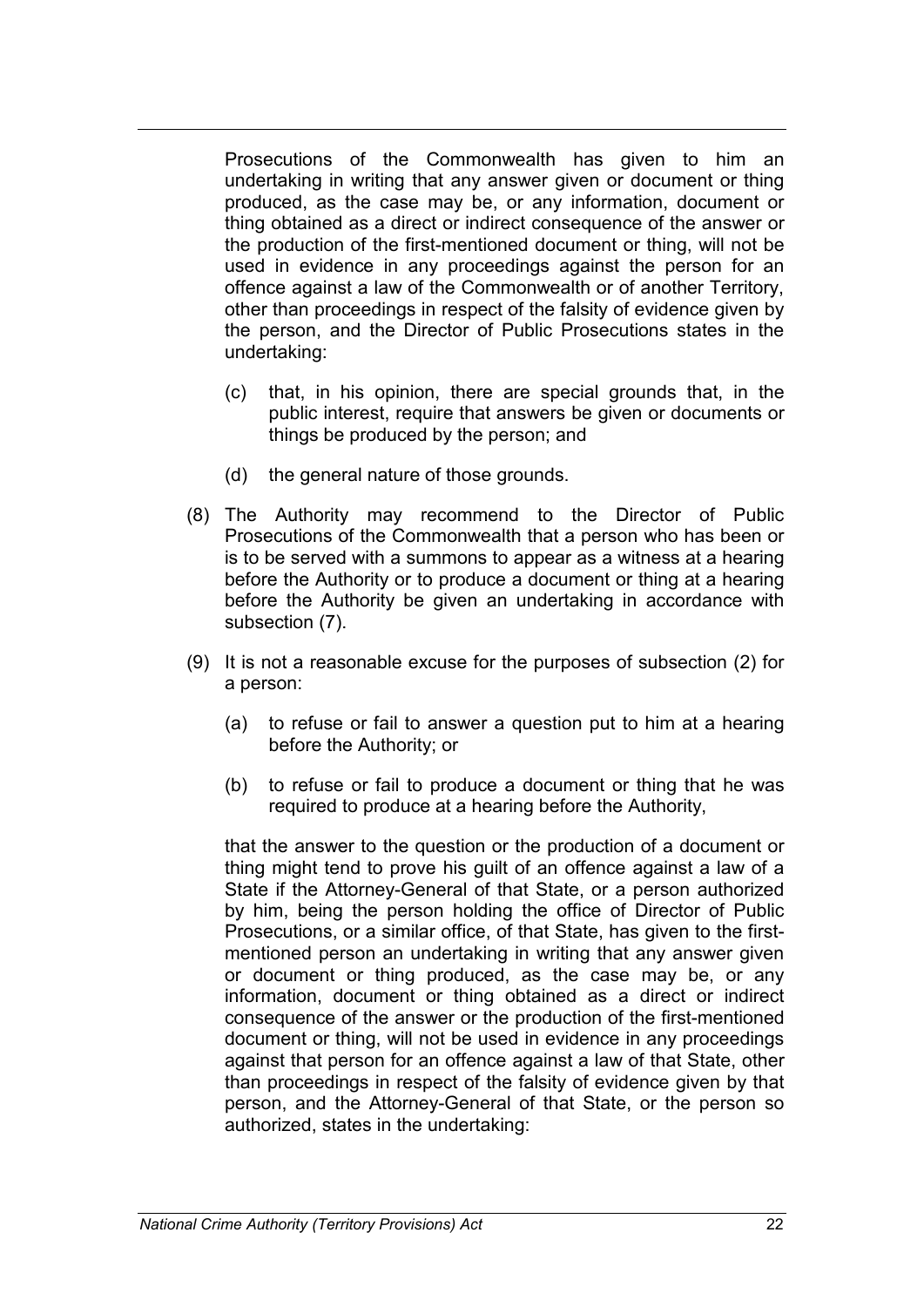- (c) that, in his opinion, there are special grounds that, in the public interest, require that answers be given or documents or things be produced by the first-mentioned person; and
- (d) the general nature of those grounds.
- (10) The Authority may recommend to the Attorney-General of a State that a person who has been or is to be served with a summons to appear as a witness at a hearing before the Authority or to produce a document or thing at a hearing before the Authority be given an undertaking in accordance with subsection (9).
- (11) For the purposes of subsection (2), it is not a reasonable excuse for:
	- (a) a corporation to refuse or fail to produce a document or thing that the production of the document or thing might tend to incriminate the corporation; and
	- (b) a natural person to refuse or fail to produce a document that is, or forms part of, a record of an existing or past business (not being, in the case of a person who is or has been an employee, a document that sets out details of earnings received by the person in respect of the person's employment and does not set out any other information) that the production of the document might tend to incriminate the person.
- (12) Subsections (5), (7), (9) and (11) do not apply where the offence in respect of which the answer to a question or the production of a document or thing, as the case requires, might tend to incriminate a person is an offence with which the person has been charged and the charge has not been finally dealt with by a court or otherwise disposed of.
- (13) A person who contravenes subsection (1), (2) or (3) is guilty of an offence.

Penalty: \$1,000 or imprisonment for 6 months.

### **20 Warrant for arrest of witness**

- (1) Where, on application by or on behalf of the Authority, a Judge of the Federal Court sitting in chambers or a Judge of the Supreme Court is satisfied by evidence on oath that there are reasonable grounds to believe that a person:
	- (a) who has been ordered, under section 15, to deliver his or her passport to the Authority, whether or not the person has complied with the order, is nevertheless likely to leave Australia for the purpose of avoiding giving evidence before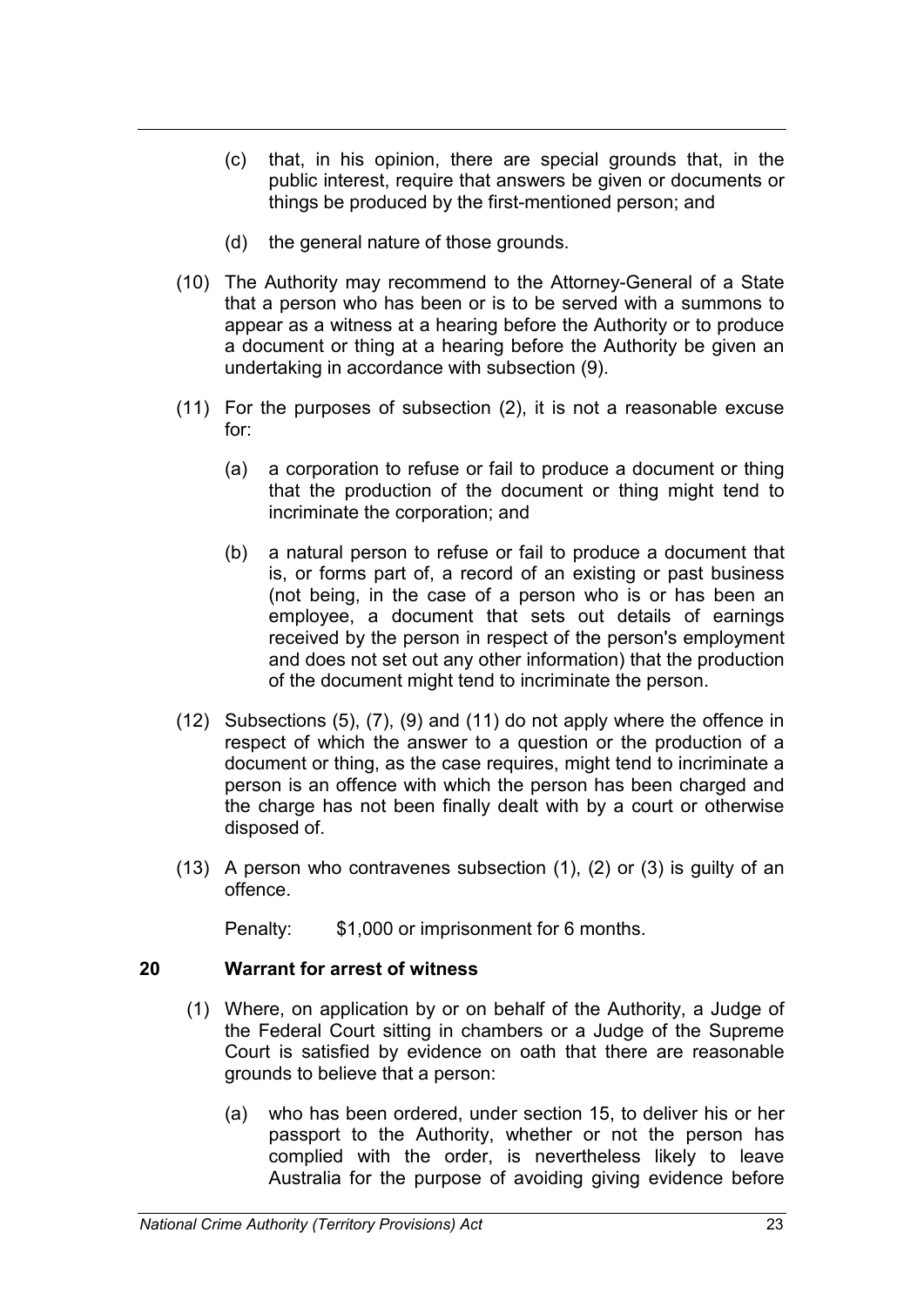the Authority; or

- (b) in relation to whom a summons has been issued under section 17(1):
	- (i) has absconded or is likely to abscond; or
	- (ii) is otherwise attempting, or is otherwise likely to attempt, to evade service of the summons; or
- (c) that a person has committed an offence under section 19(1) or is likely to do so,

the Judge may issue a warrant for the apprehension of the person.

- (2) A warrant issued under subsection (1) may be executed by a member of the Australian Federal Police or the Police Force of the Territory or a State, or by a person to whom it is addressed, and the person executing it has power to break and enter any premises, vessel, aircraft or vehicle for the purpose of executing it.
- (2A) The warrant may be executed notwithstanding that it is not at the time in the possession of the person executing it.
	- (3) Where a person is apprehended pursuant to a warrant under this section, he shall be brought, as soon as practicable, before a Judge of the Federal Court or of the Supreme Court and the Judge may:
		- (a) admit him to bail, with such security as the Judge thinks fit, on such conditions as the Judge thinks necessary to ensure his appearance as a witness before the Authority;
		- (b) order his continued detention for the purpose of ensuring his appearance as such a witness; or
		- (c) order his release.
	- (4) Where a person is under detention pursuant to this section, he shall, within 14 days after he was brought, or last brought, before a Judge of the Federal Court or of the Supreme Court in accordance with this section, or within such shorter or longer time as a Judge has fixed upon the person's last previous appearance under this section before a Judge, be again brought before a Judge and the Judge may thereupon exercise any of the powers of a Judge under subsection (3).
	- (5) In this section *Australia* includes the external Territories.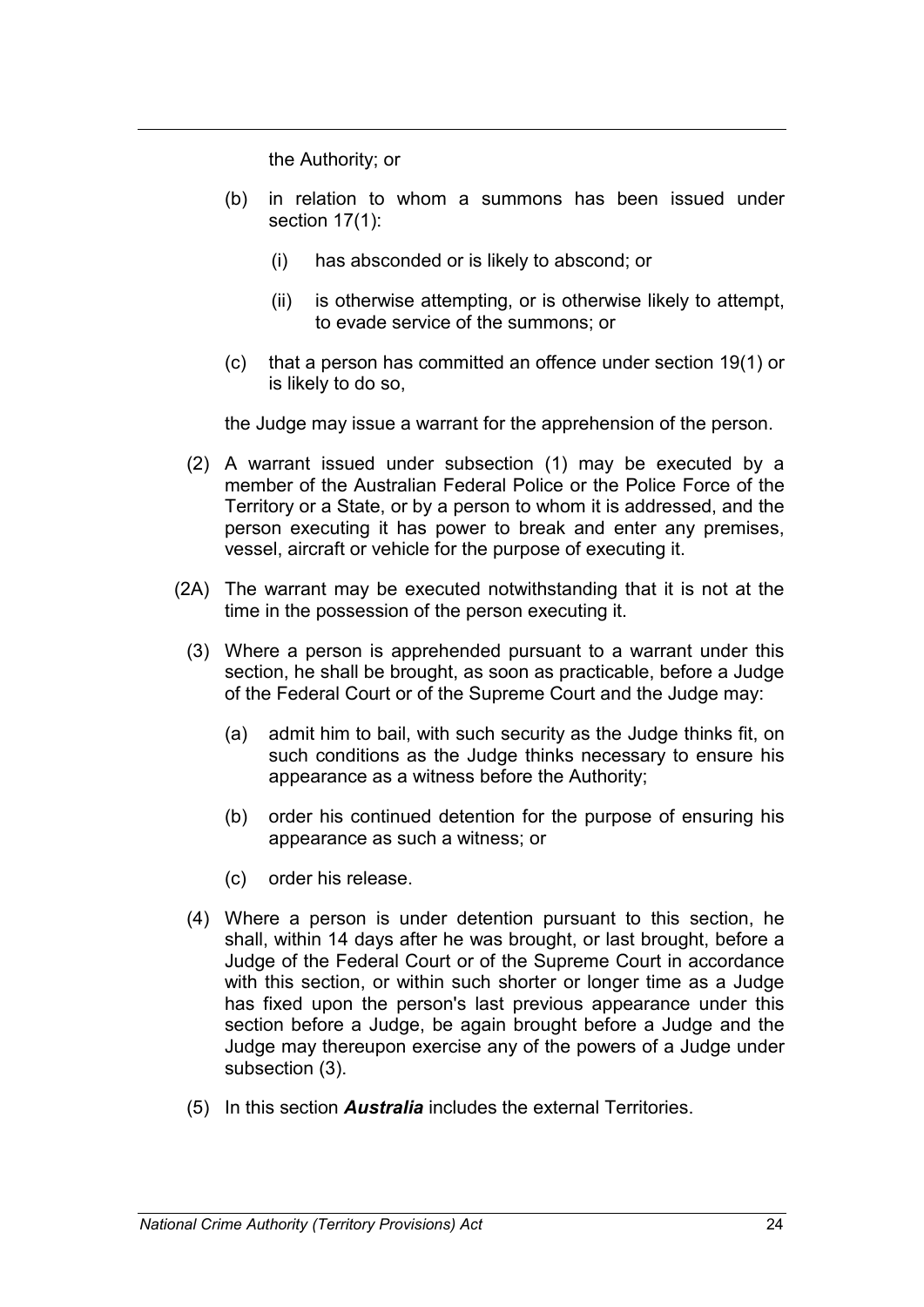# **21 Applications to Federal Court of Australia**

- (1) Where a person claims:
	- (a) to be entitled to refuse to produce a document that he is required to produce pursuant to a notice under section 18; or
	- (b) to be entitled to refuse to answer a question put to him, or to produce a document that he was required to produce, at a hearing before the Authority,

the Authority shall decide, as soon as practicable, whether in its opinion the claim is justified and notify the person of its decision.

- (2) If a person referred to in subsection (1) is dissatisfied with a decision under that subsection, he may apply to the Federal Court for an order of review in respect of the decision.
- (3) Where the Authority decides that a claim by a person that the person is entitled to refuse to produce a document is not justified, the person is not entitled to make an application to the Federal Court under subsection (2) in respect of the decision unless he has produced the document to the Authority or placed the document in the custody of the Registrar of that Court, and, where he has so produced the document and makes such an application, the Authority shall cause the document to be placed in the custody of the Registrar of that Court.
- (4) On an application for an order of review in respect of a decision under subsection (1) of the Authority, the Federal Court may, in its discretion, make an order:
	- (a) affirming the decision; or
	- (b) setting it aside.
- (5) Where the Federal Court makes an order under subsection (4) setting aside a decision by the Authority that a claim by a person that he was entitled to refuse to produce a document is not justified:
	- (a) unless paragraph (b) applies the Federal Court shall make a further order directing that the document be delivered to the person;
	- (b) if the Federal Court:
		- (i) makes the first-mentioned order for the reason that the person was entitled, on the ground that production of the document might tend to incriminate the person, to refuse to produce the document;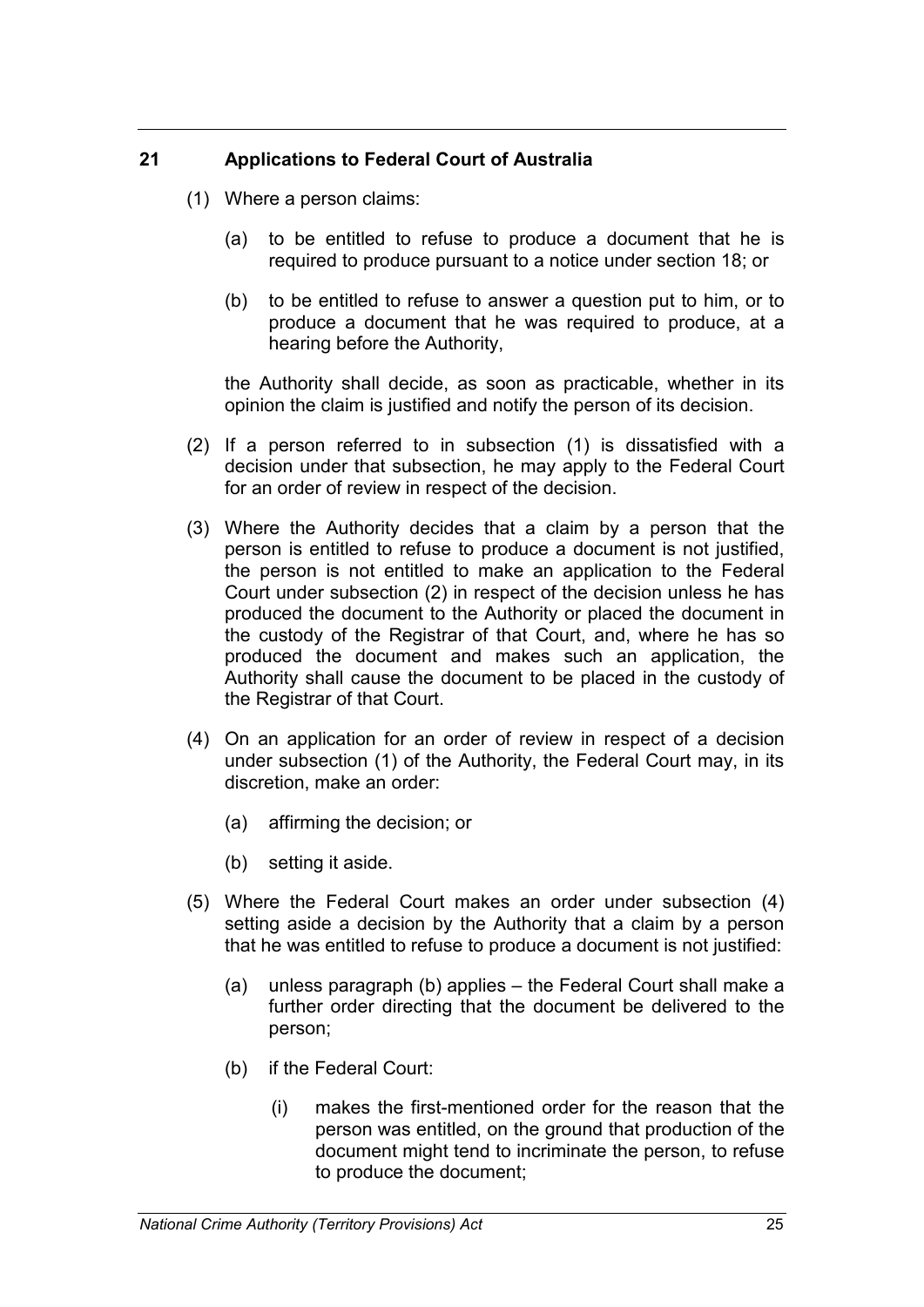- (ii) is satisfied that the person was not entitled on any other ground to refuse to produce the document; and
- (iii) is satisfied that an undertaking of a kind referred to in section 19(5), (7) or (9) has, or 2 or more such undertakings have, been given to the person and that he, if now required to produce the document at a hearing before the Authority, would not be entitled to refuse so to produce it,

the Federal Court shall make a further order directing that the document be delivered to the Authority; and

- (c) if the Federal Court makes:
	- (i) the first-mentioned order for the reason that, or for reasons including the reason that, the person was entitled, on the ground that production of the document might tend to incriminate him, to refuse to produce the document; and
	- (ii) a further order directing that the document be delivered to the person,

evidence of production of the document by the person to the Authority, or of the placing of the document by the person in the custody of the Registrar of the Federal Court, as the case may be, for the purposes of the application on which the orders were made is not admissible in proceedings against the person for an offence against a law of the Territory, other than proceedings in respect of the falsity of evidence given by the person.

- (6) A prosecution for an offence against section 18(3) or 19(13) shall not be commenced in respect of a refusal or failure by a person to produce a document or answer to a question if the person has:
	- (a) claimed to be entitled to refuse to produce the document or answer the question, as the case may be, and the Authority decides that, in its opinion, the claim is not justified – until the expiration of 5 days (excluding days on which the Registry of the Federal Court is closed) immediately after the relevant day in relation to the decision; or
	- (b) made an application under subsection (2) to the Federal Court for an order of review in respect of a decision by the Authority that, in its opinion, a claim by him to be entitled to refuse to produce the document or answer the question is not justified – until the application, and any appeal from an order made by the Federal Court on the application, have been determined or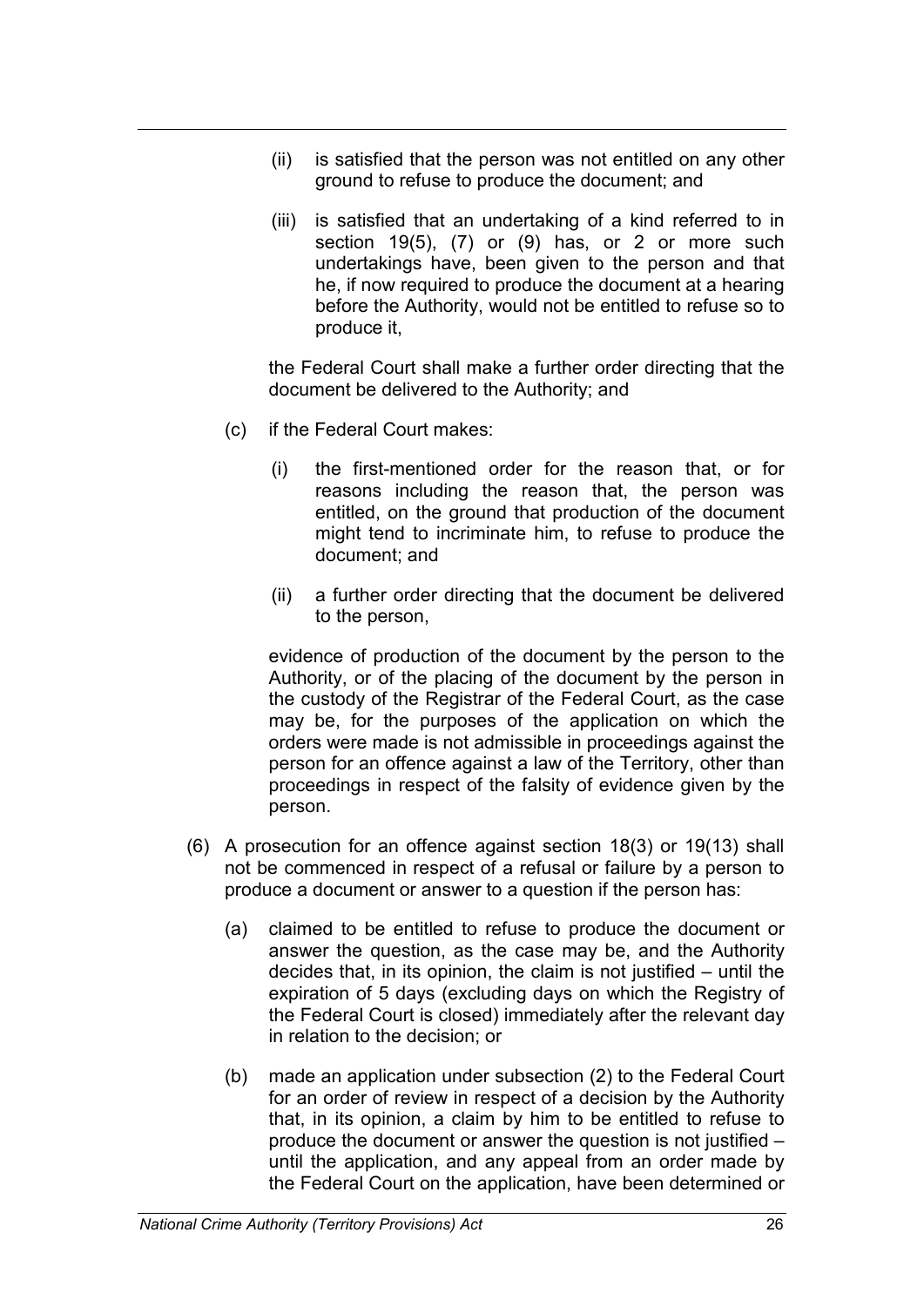otherwise disposed of.

- (7) An order under subsection (4) of the Federal Court is, subject to an appeal from that order, conclusive for the purposes of any other proceedings.
- (8) Where a person who is required to produce a document pursuant to a notice under section 18, or is required to produce a document at a hearing before the Authority, claims that:
	- (a) the document contains:
		- (i) particular matter (in this subsection referred to as the *relevant matter*) relating to his personal affairs, not being matter relating to the activities of an existing or past business; or
		- (ii) in the case of a person who is or has been an employee – particular matter (in this subsection also referred to as the *relevant matter*), being details of earnings received by him in respect of his employment; and
	- (b) he would, if the document had contained only the relevant matter, have been entitled, on the ground that production of the document might tend to incriminate him, to refuse so to produce the document,

he may, whether or not he has made an application under subsection (2) to the Federal Court in respect of a decision by the Authority in relation to the document, make an application to that Court for an order under this subsection and, if such an application is made and the document is produced to that Court, then, subject to subsection (5)(a), that Court:

- (c) if it is satisfied that the claim is justified may, subject to paragraph (d), make such order as it thinks fit for the excision or concealment of the part of the document that contains the relevant matter and shall, if it makes such an order, make a further order directing that the document be delivered to the Authority after the first-mentioned order has been complied with;
- (d) if it is satisfied that an undertaking of a kind referred to in section 19(5), (7) or (9) has, or 2 or more such undertakings have, been given to the person and that he would not, if the document contained only the relevant matter and he were now required to produce the document to the Authority, be entitled, on the ground that production of the document might tend to incriminate him, to refuse to so produce it  $-$  shall make an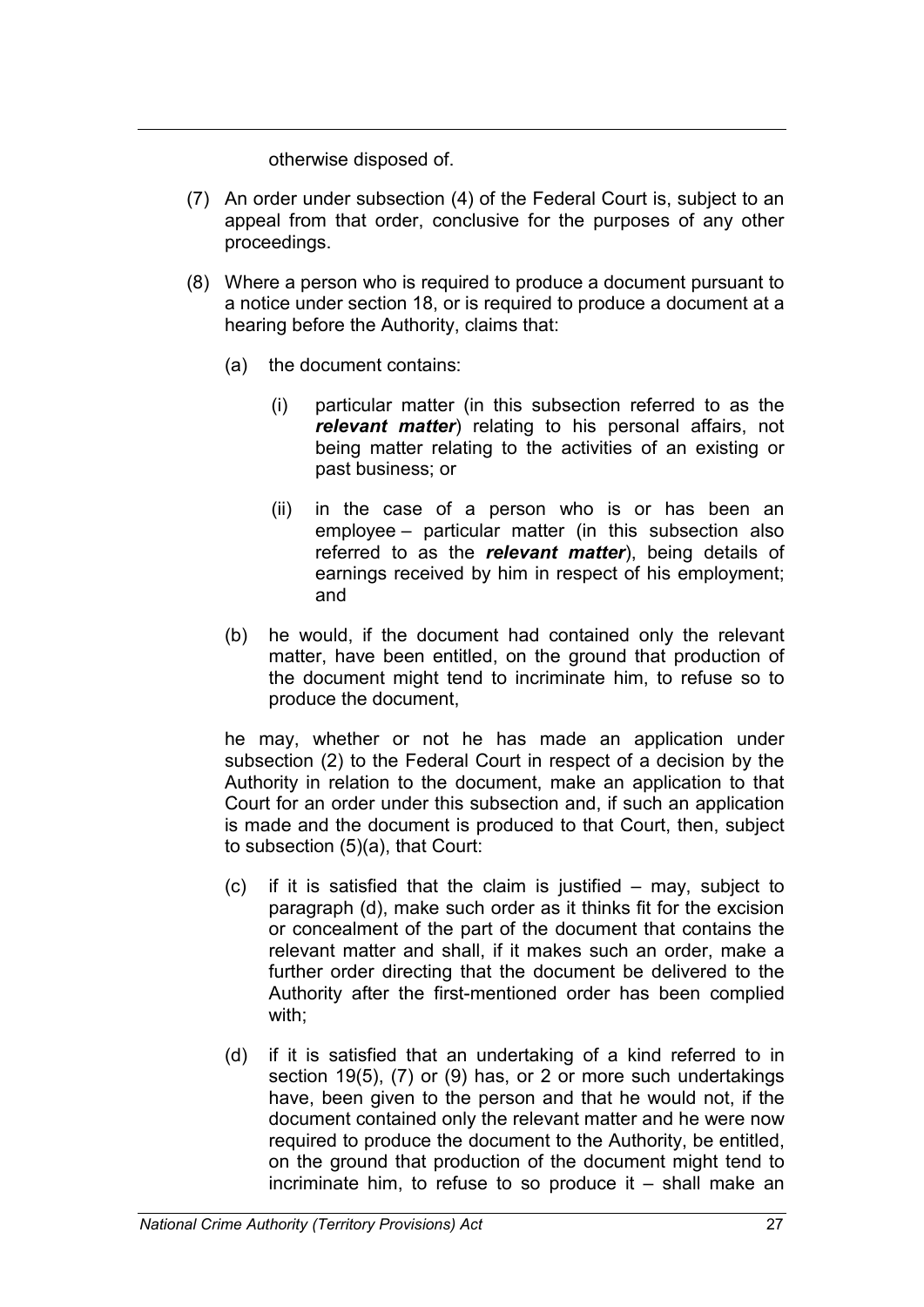order directing that the document be delivered to the Authority; and

- (e) if paragraph (d) does not apply and that Court does not make an order of the kind first referred to in paragraph  $(c)$  – shall make an order directing that the document be delivered to the Authority.
- (9) A person is not entitled to make an application under subsection (8) in relation to a document unless he has, on the day on which the document was to be produced to the Authority or on such later day as a member (whether on or after the first-mentioned day) allows, given to the Authority a notice in writing stating that he proposes to make an application for an excision or concealment order in relation to the document.
- (10) A person is not entitled to make an application under subsection (8) to the Federal Court in relation to a document unless he has produced the document to the Authority or placed the document in the custody of the Registrar of that Court, and, where he has so produced the document and makes such an application, the Authority shall cause the document to be placed in the custody of the Registrar of that Court.
- (11) Where:
	- (a) a person makes a claim as mentioned in subsection (8) in relation to a particular matter (in this subsection referred to as the *relevant matter*) contained in a document; and
	- (b) the Federal Court, being satisfied that the claim is justified, makes in relation to the document an order of the kind first referred to in subsection (8)(c),

evidence of production of the document by him to the Authority, or of the placing of the document by him in the custody of the Registrar of that Court, as the case may be, for the purposes of the application on which the order is made is, in so far as the document contains the relevant matter, not admissible in any proceedings against him for an offence against a law of the Territory, other than proceedings in respect of the falsity of evidence given by him.

- (12) A prosecution for an offence against section 18(3) or 19(13) shall not be commenced in respect of a refusal or failure by a person to produce a document:
	- (a) if he has given to the Authority in accordance with subsection  $(9)$  a notice relating to the document – until the expiration of 5 days (excluding days on which the Registry of the Federal Court is closed) immediately after the relevant day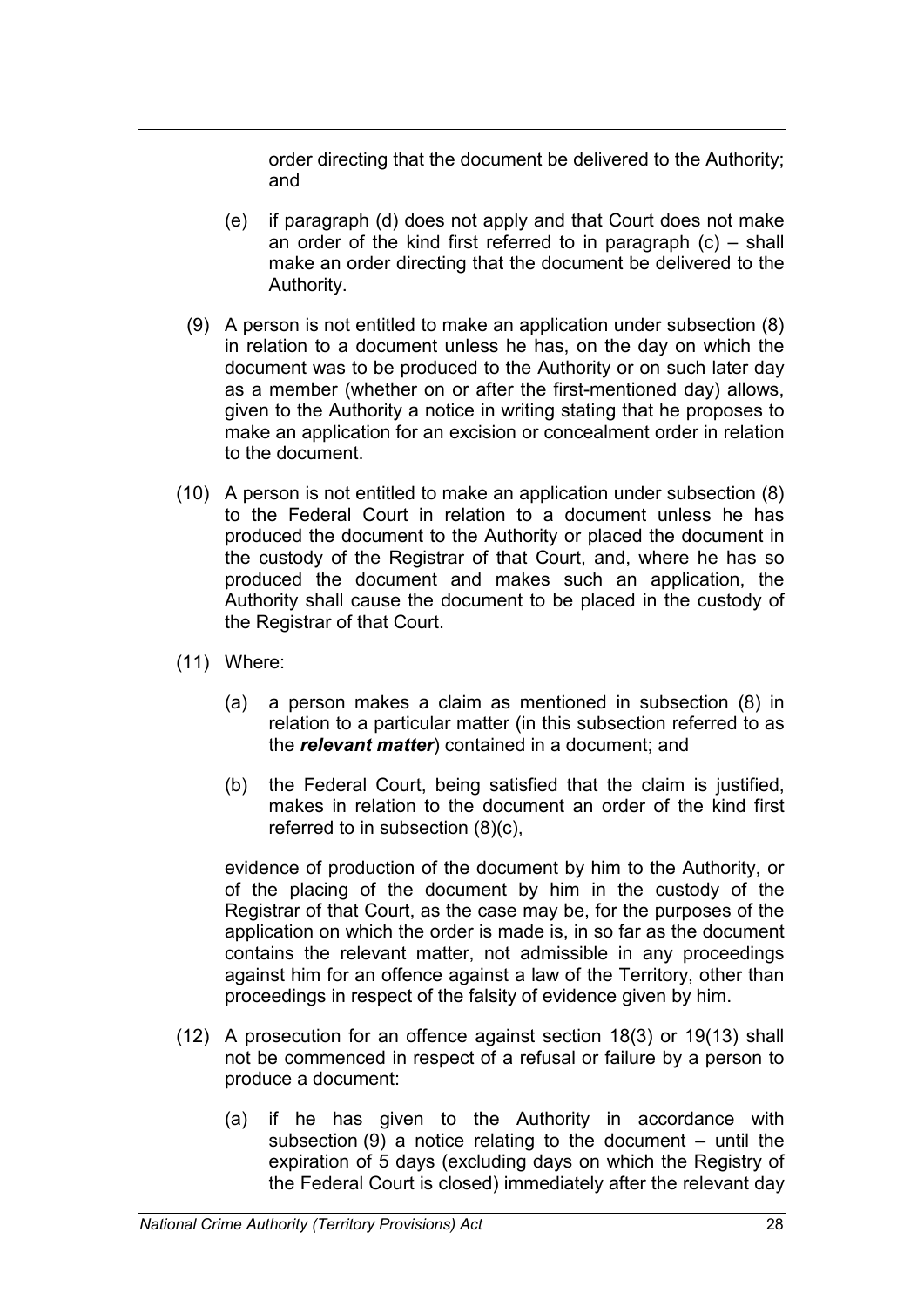in relation to the notice; or

- (b) if he has made an application under subsection (8) in relation to the document – until the application, and any appeal from an order made by the Federal Court on the application, have been determined or otherwise disposed of.
- (13) An application under subsection (2) or (8) to the Federal Court shall:
	- (a) be made in such manner as is prescribed by Rules of Court made under the *Federal Court of Australia Act 1976* of the Commonwealth;
	- (b) set out the grounds of the application; and
	- (c) be lodged with a Registry of the Federal Court within 5 days (excluding days on which the Registry is closed) immediately after:
		- (i) in the case of an application under subsection  $(2)$  the relevant day in relation to the decision to which the application relates; or
		- (ii) in the case of an application under subsection  $(8)$  the relevant day in relation to the notice given in accordance with subsection (9) in relation to the application,

or within such further period as that Court (whether before or after the expiration of the first-mentioned period) allows.

- (14) The Federal Court has jurisdiction with respect to matters arising under this section.
- (15) In this section, unless the contrary intention appears:

*document* includes a thing.

*prescribed notice* means a notice stating as mentioned in section 22(2)(c).

#### *relevant day* means:

(a) in relation to a decision under subsection  $(1)$  of the Authority – the day on which the Authority gives to the person to whom the decision relates a prescribed notice relating to the decision; or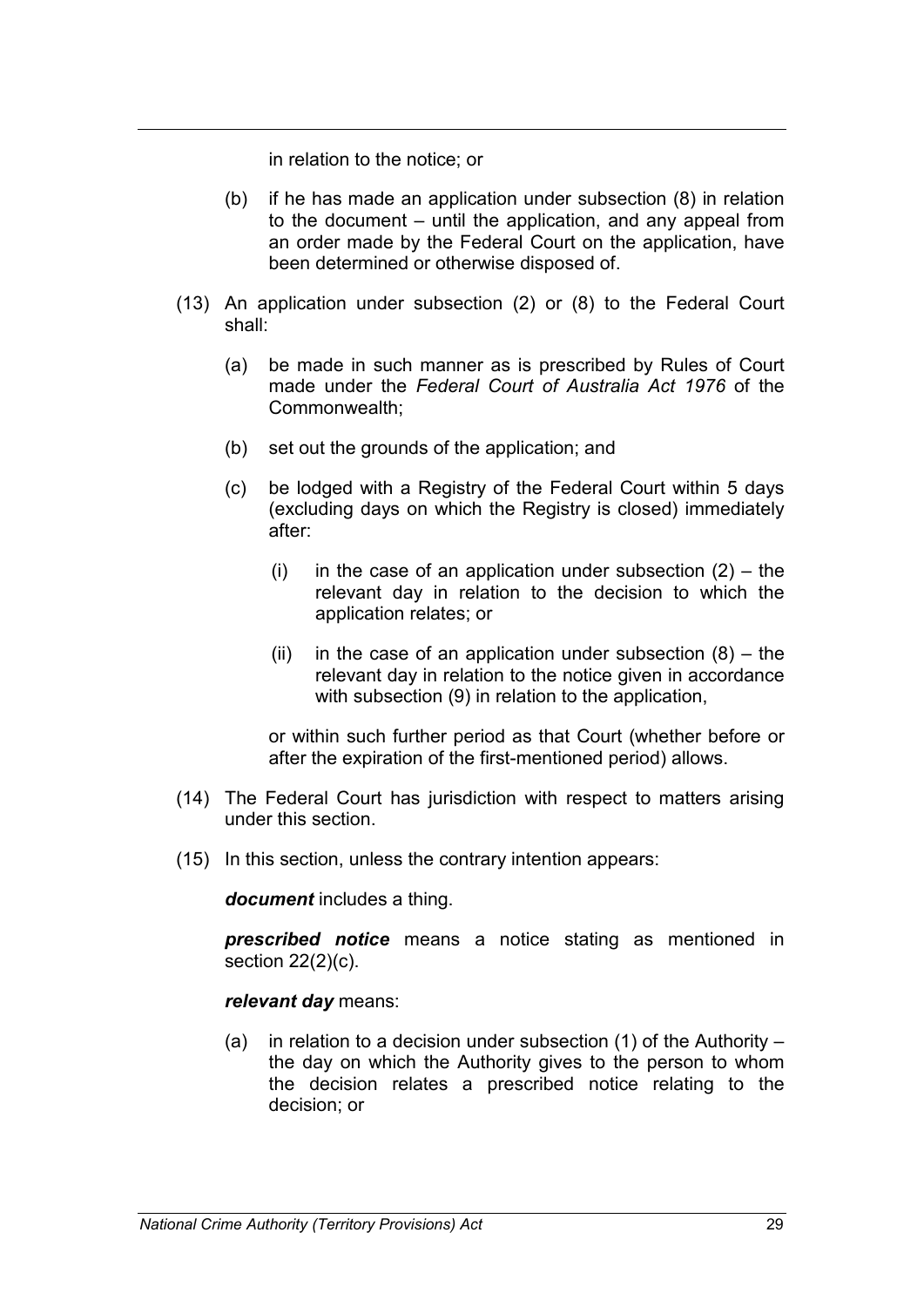- (b) in relation to a notice given in accordance with subsection (9) by a person – the day on which the Authority gives to the person a prescribed notice relating to the notice so given by him.
- (16) Where a decision of the Authority under subsection (1) relates to 2 or more questions, or to 2 or more documents, the decision shall, to the extent to which it relates to a particular question or document, be deemed, for the purposes of this Act, to constitute a separate decision relating to that question or document only.
- (17) Where a person gives to the Authority in accordance with subsection (9) a notice relating to 2 or more documents, the notice shall, to the extent to which it relates to a particular document, be deemed, for the purposes of this Act, to constitute a separate notice relating to that document only.

# **22 Applications to Supreme Court of State**

- (1) Where:
	- (a) a person is required:
		- (i) to answer a question, or to produce a document, at a hearing before the Authority; or
		- (ii) to produce a document pursuant to a notice under section 18;
	- (b) the Authority, at a particular time (in this subsection referred to as *relevant time*):
		- (i) decides under section 21(1) that a claim by the person to be entitled to refuse to answer the question, or to produce the document, as the case may be, is not justified; or
		- (ii) in a case where the person is required to produce a document – receives from the person a notice given in accordance with section 21(9) relating to the document; and
	- (c) the Authority, at the relevant time:
		- (i) in a case where paragraph  $(a)(i)$  applies is holding the hearing for the purposes of a special investigation, or of 2 or more special investigations; or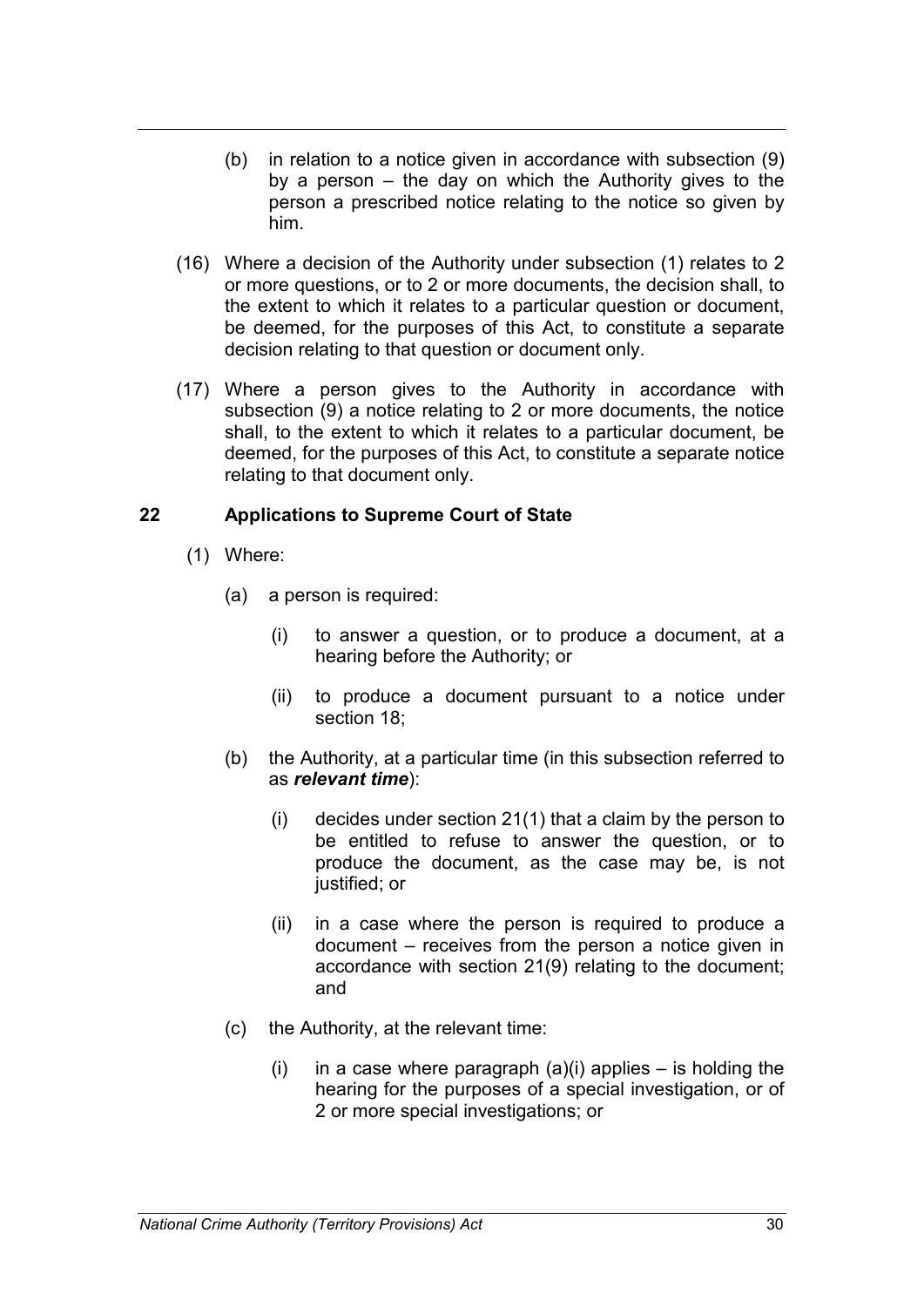(ii) in a case where paragraph  $(a)(ii)$  applies – considers the document to be relevant to a special investigation, or to 2 or more special investigations,

then, for the purposes of this section:

- (d) if a reference to the Authority made by the Commonwealth Minister is at the relevant time in force in respect of a matter to which the special investigation, or any of the special investigations, relates – prescribed circumstances shall be taken not to apply;
- (e) if a reference to the Authority made by a Minister of the Crown of a State is at the relevant time in force in respect of a matter to which the special investigation, or any of the special investigations, relates and a reference to the Authority made by a Minister of the Crown of another State is at the relevant time in force in respect of such a matter – prescribed circumstances shall be taken not to apply; or
- (f) if a reference to the Authority made by a Minister of the Crown of a State is at the relevant time in force in respect of a matter to which the special investigation, or any of the special investigations, relates and neither paragraph (d) or (e) applies – prescribed circumstances shall be taken to apply, in relation to the last-mentioned State,

in relation to the decision of the Authority, or in relation to the notice given by the person in accordance with section 21(9), as the case may be.

- (2) Where the Authority:
	- (a) decides under section 21(1) that a claim by a person to be entitled to refuse to answer a question, or to produce a document, is not justified; or
	- (b) receives from a person a notice given in accordance with section 21(9),

the Authority shall give to the person a notice:

- (c) stating that prescribed circumstances:
	- (i) do not apply; or
	- (ii) apply in relation to a specified State,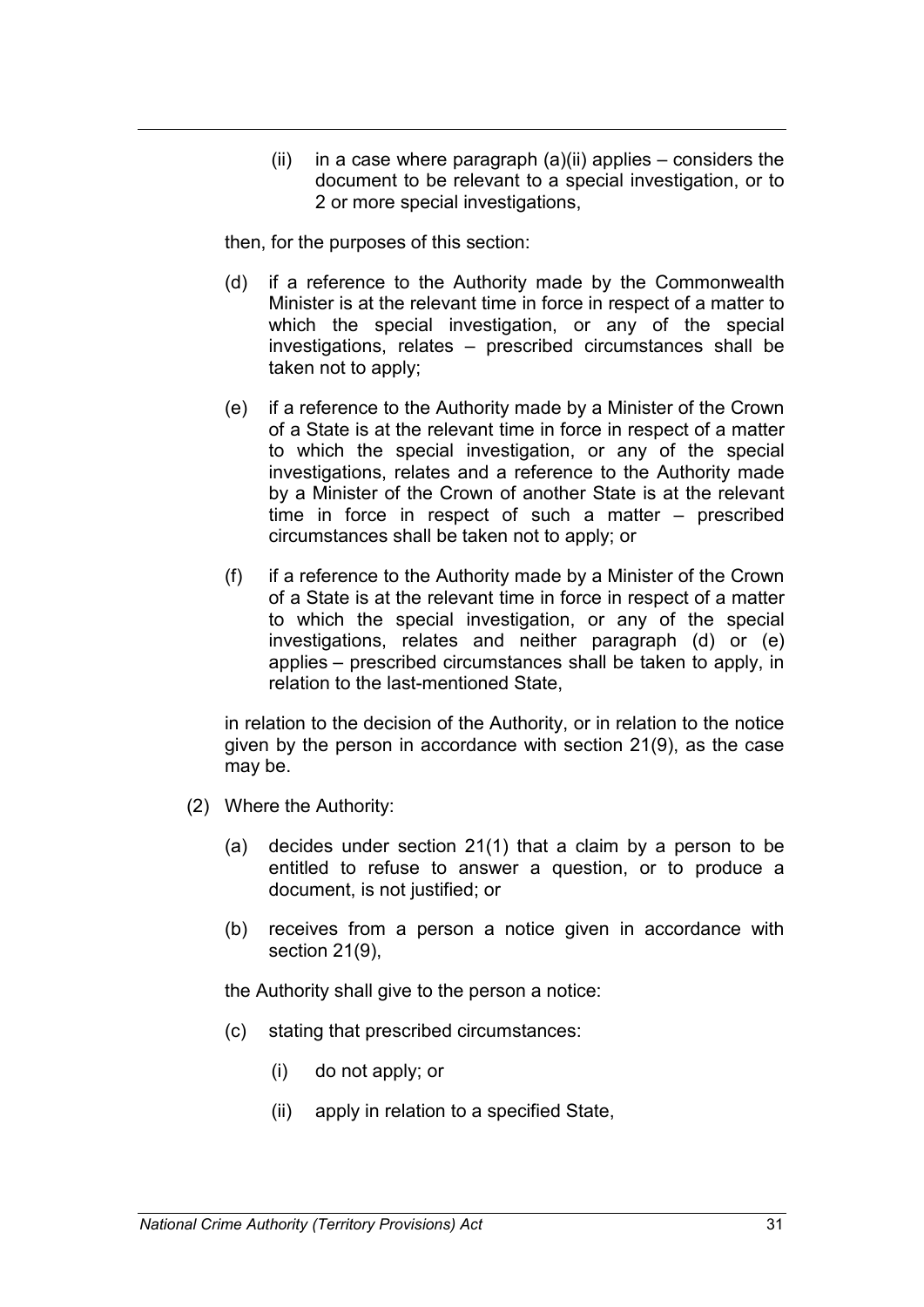as the case requires, in relation to the decision of the Authority, or in relation to the notice given by the person in accordance with section 21(9), as the case may be; and

- (d) stating:
	- (i) in a case where paragraph  $(c)(i)$  applies that the effect of prescribed circumstances not so applying is that the Federal Court has jurisdiction; or
	- $(ii)$  in the case where paragraph  $(c)(ii)$  applies that the effect of prescribed circumstances so applying in relation to the State is that the Supreme Court of that State has jurisdiction,

with respect to:

- (iii) an application for an order of review in respect of the decision of the Authority; or
- (iv) an application in relation to the claim to which the notice given by the person in accordance with section 21(9) relates,

as the case may be,

but failure of a notice to state as mentioned in paragraph (d) does not affect the validity of the notice.

- (3) A notice that is given by the Authority to a person and that states as mentioned in subsection (2)(c) is prima facie evidence of the matter so stated.
- (4) Subject to subsection (5), where prescribed circumstances apply, in relation to the Territory, in relation to:
	- (a) a decision of the Authority under section 21(1); or
	- (b) a notice given in accordance with section 21(9),

section 21 has effect in relation to the decision, or in relation to the claim to which the notice relates, as the case may be, subject to the following modifications:

- (c) a reference in section 21 to the Federal Court shall be taken to be a reference to the Supreme Court;
- (d) a reference in section 21 to the Registrar of the Federal Court shall be taken to be a reference to the Master of the Supreme Court;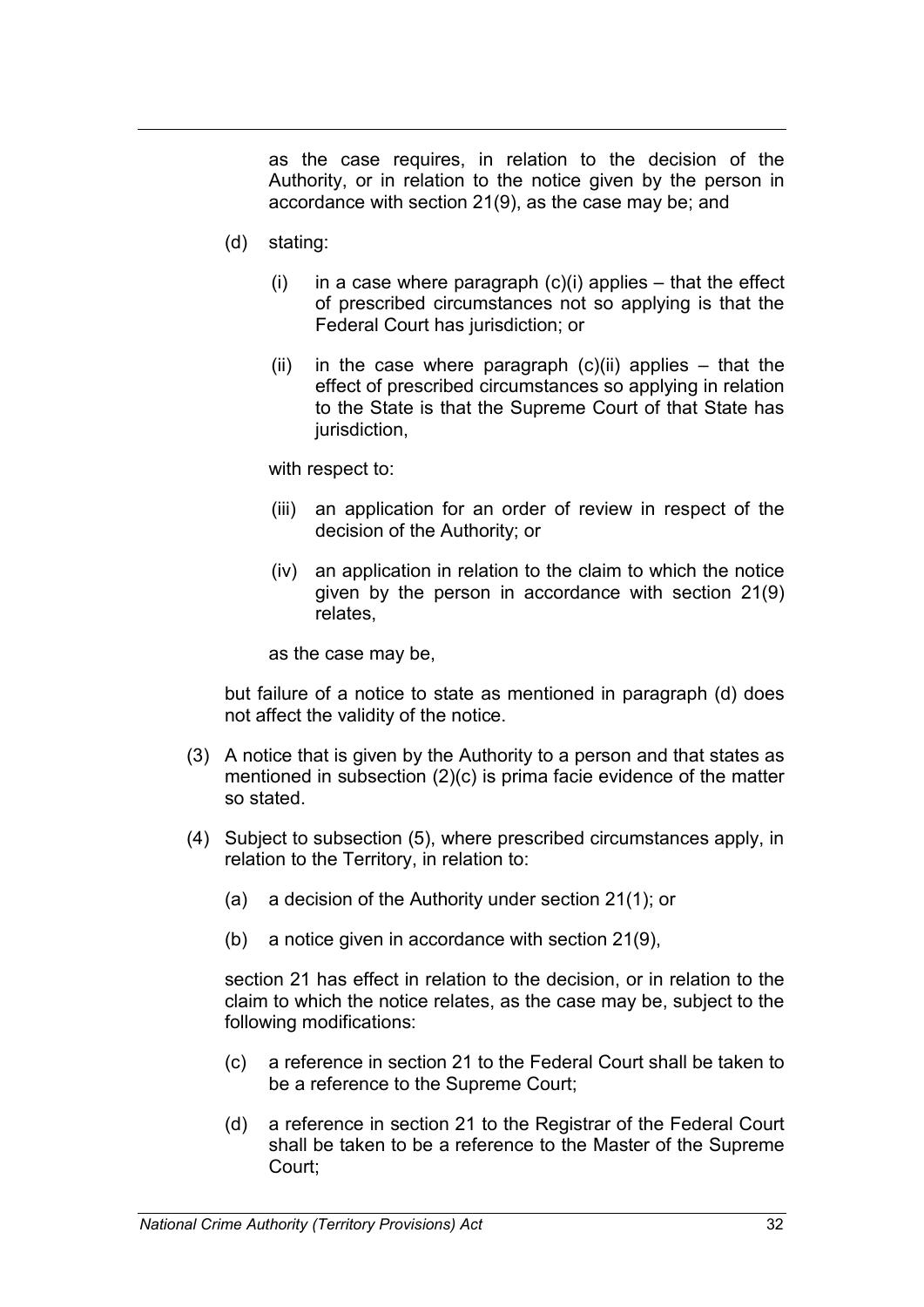- (e) a reference in section 21 to a Registry of the Federal Court shall be taken to be a reference to a Registry of the Supreme Court; and
- (f) the words "made under the *Federal Court of Australia Act 1976* of the Commonwealth" shall be deemed to be omitted from section 21(13)(a).
- (5) Where an application is made to the Supreme Court under section 21 as that section has effect by virtue of subsection (4) of this section and it appears to that Court that it would be more appropriate for the application to be heard and determined by the Federal Court, the Supreme Court may transfer the application to the Federal Court and, upon an application being so transferred:
	- (a) the modifications of section 21 mentioned in subsection (4) of this section cease to have effect in relation to the application;
	- (b) the Federal Court may hear and determine the application as if the application had been duly made under section 21 to the Federal Court; and
	- (c) if a document has been placed in the custody of the Master of the Supreme Court for the purposes of the application:
		- (i) the Master of the Supreme Court shall send the document to the Registrar of the Federal Court; and
		- (ii) section 21(5)(c) or (11), as the case requires, applies in relation to the application as if the reference to the placing of the document in the custody of the Registrar of the Federal Court were a reference to the placing of the document in the custody of the Master of the Supreme Court.
- (6) The Supreme Court has jurisdiction with respect to matters arising under section 21 in respect of which an application has been duly made to that Court under that section as if it has effect by virtue of subsection (4) of this section.
- (7) The Federal Court has jurisdiction with respect to matters arising under section 21 in respect of which an application has been duly transferred to that Court under this section.
- (8) In this section, unless the contrary intention appears:

*document* includes a thing.

*special investigation* means an investigation con-ducted by the Authority in relation to a matter in respect of which a reference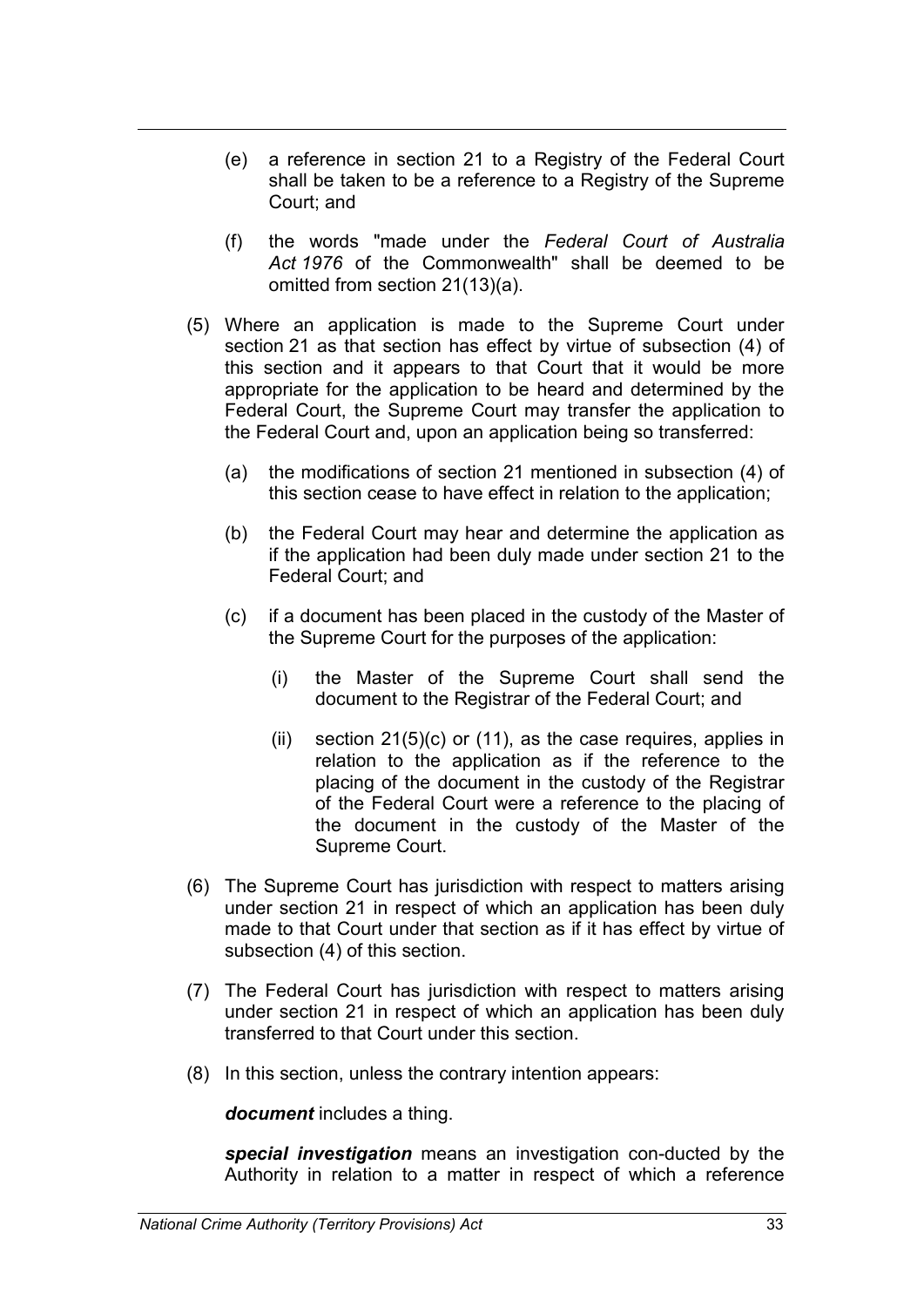made under the Commonwealth Act by the Commonwealth Minister, or under an Act of a State by a Minister of the Crown of that State, is in force.

# **23 False or misleading evidence**

- (1) A person shall not, at a hearing before the Authority, give evidence that is, to the knowledge of the person, false or misleading in a material particular.
- (2) A contravention of subsection (1) is a crime and, subject to this section, is punishable, upon conviction, by a fine not exceeding \$20,000 or by imprisonment for a period not exceeding 5 years.
- (3) Notwithstanding that an offence against subsection (1) is a crime, a court of summary jurisdiction may hear and determine proceedings in respect of such an offence if it is satisfied that it is proper to do so and the defendant and the prosecutor consent.
- (4) Where, in accordance with subsection (3), a court of summary jurisdiction finds a person guilty of an offence against subsection (1), the penalty that it may impose is a fine not exceeding \$2,000 or imprisonment for a period not exceeding 12 months.

### **24 Protection of witnesses, &c.**

Where it appears to a member that, by reason of the fact that a person:

- (a) is to appear, is appearing or has appeared at a hearing before the Authority to give evidence or to produce a document or thing; or
- (b) proposes to produce or has produced a document or thing to the Authority pursuant to this Act otherwise than at a hearing before the Authority,

the safety of the person may be prejudiced or the person may be subjected to intimidation or harassment, the member may make such arrangements (including arrangements with the Minister or with members of the Police Force of the Territory) as are necessary to avoid prejudice to the safety of the person, or to protect the person from intimidation or harassment.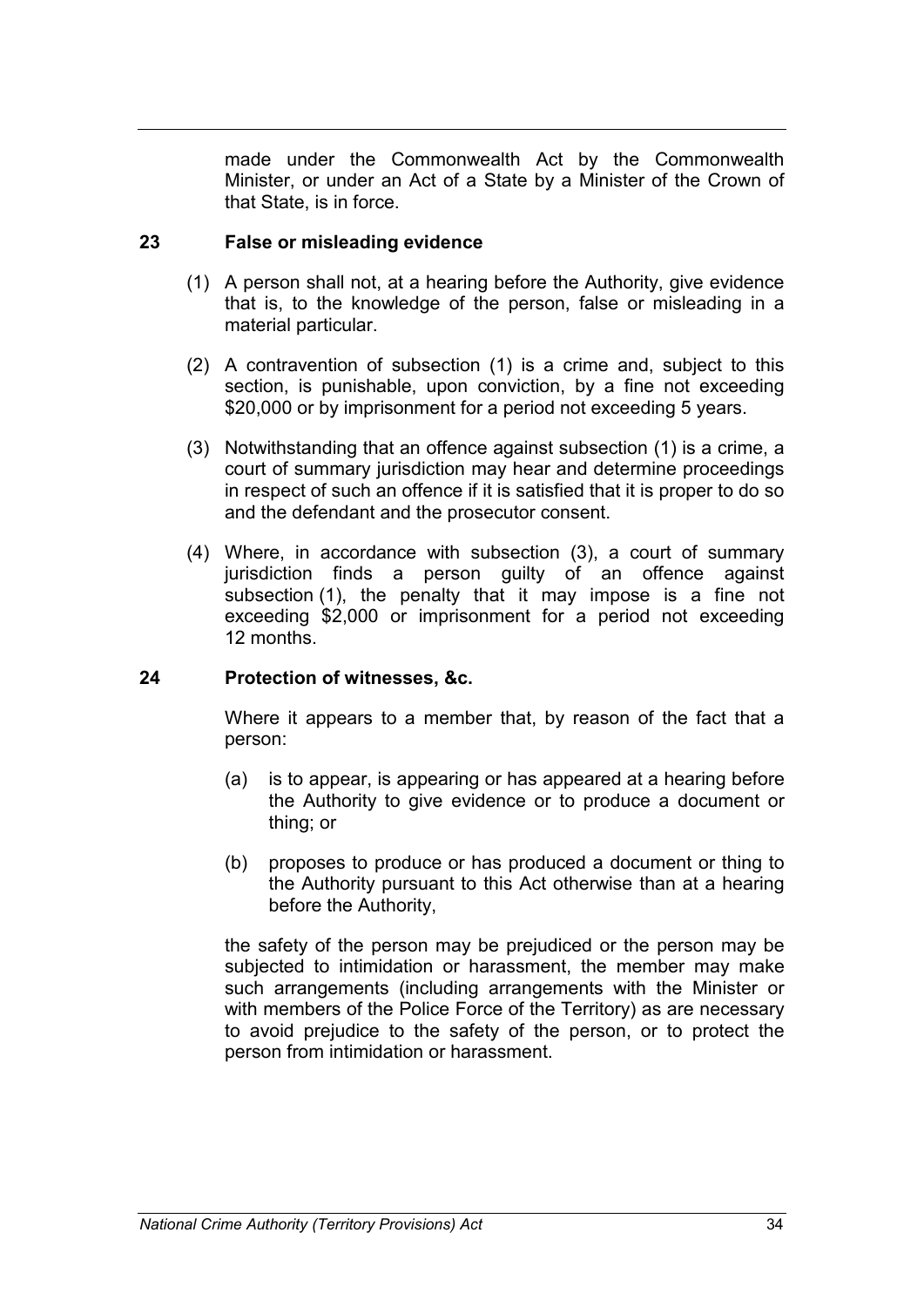# **25 Contempt of Authority**

A person shall not:

- (a) obstruct or hinder the Authority or a member in the performance of the special functions of the Authority; or
- (b) disrupt a hearing before the Authority.

Penalty: \$2,000 or imprisonment for 12 months.

# **26 Double jeopardy**

Where an act or omission by a person is an offence against this Act and is also an offence against the Commonwealth Act, the person may be prosecuted and found guilty under this Act in respect of that Act or omission notwithstanding that he has been or is being prosecuted, or has been found guilty, in respect of that act or omission under the Commonwealth Act, but nothing in this Act renders a person liable to be punished twice in respect of the same act or omission.

# **27 Powers of acting members of Authority**

- (1) While a person is acting as Chairperson, he has, and may exercise, all the powers, and shall perform all the functions, of the Chairperson under this Act.
- (2) While a person is acting as a member, he has, and may exercise, all the powers, and shall perform all the functions, of a member under this Act.
- (3) The validity of anything done by or in relation to a person purporting to act as Chairperson or as a member shall not be called in question on the ground that the occasion for his appointment had not arisen, that there is a defect or irregularity in or in connection with that appointment, that that appointment had ceased to have effect or that the occasion for him to act had not arisen or had passed.

# **28 Administrative arrangements with Commonwealth**

The Minister may make an arrangement with the Commonwealth Minister under which the Territory will, from time to time as agreed upon under the arrangement:

(a) make available a person who is the holder of a judicial or other office, or persons who are the holders of judicial or other offices, of the Territory to hold office as a member or members; or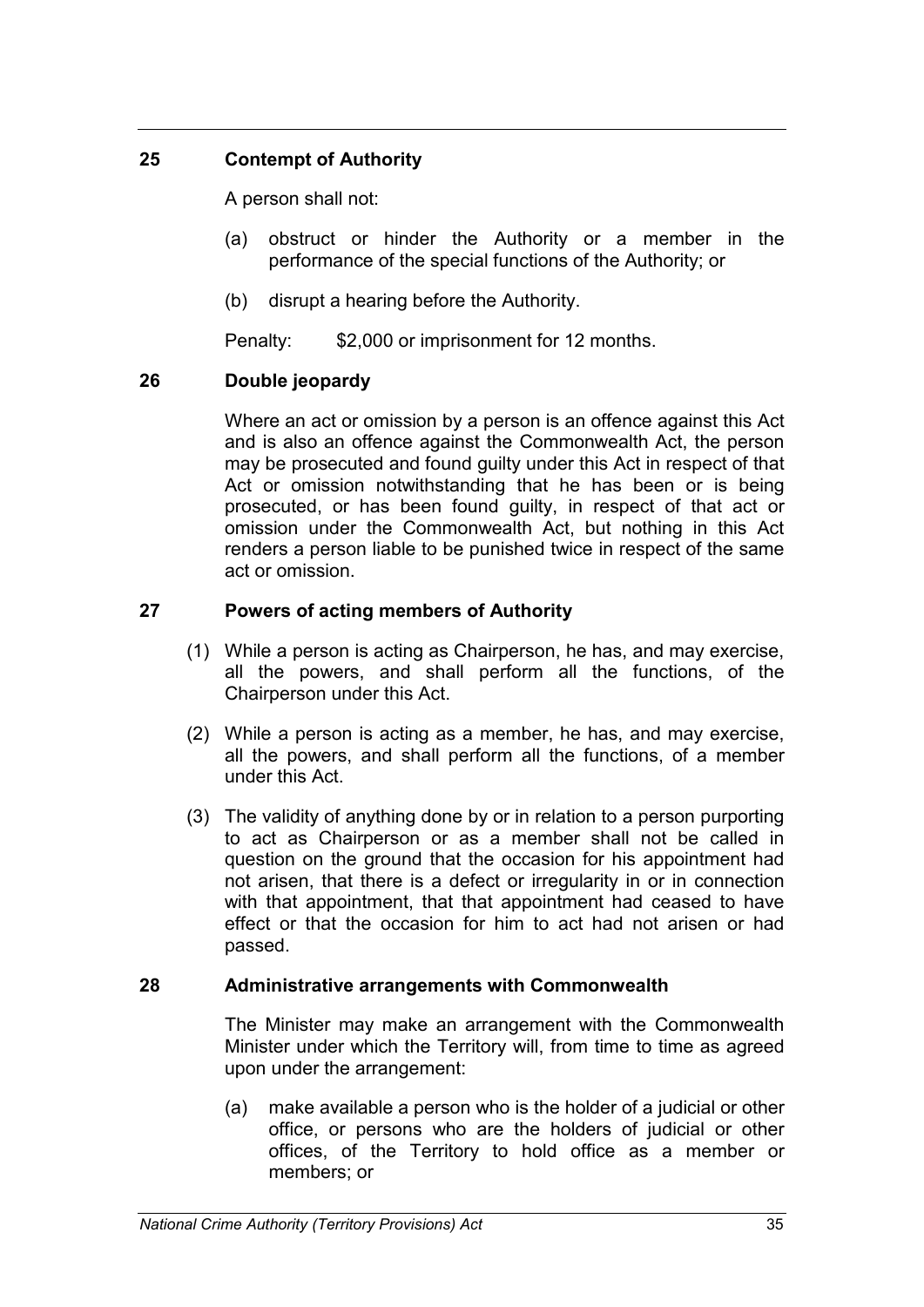(b) make available a person who is an officer or employee of the Territory or of an authority of the Territory or a member of the Police Force of the Territory, or persons who are such officers, employees or members, to perform services for the Authority,

or both.

# **29 Protection of members, &c.**

- (1) A member has, in the performance of functions, or the exercise of powers, as a member in relation to a hearing before the Authority, the same protection and immunity as a Justice of the High Court.
- (2) A legal practitioner assisting the Authority or representing a person at a hearing before the Authority has the same protection and immunity as a barrister has in appearing for a party in proceedings in the High Court.
- (3) Subject to this Act, a person summoned to attend or appearing before the Authority as a witness has the same protection as a witness in proceedings in the High Court.

### **30 Appointment of Judge as member not to affect tenure, &c.**

The appointment of a Judge as a member, or service by the Judge as a member, does not affect the Judge's tenure of that judicial office or his rank, title, status, precedence, salary, annual or other allowances or other rights or privileges as a Judge and, for all purposes, the Judge's service as a member shall be taken to be service as a Judge.

### **31 Secrecy**

- (1) This section applies to:
	- (a) a member; and
	- (b) a member of the staff of the Authority.
- (2) A person to whom this section applies who, either directly or indirectly, except for the purposes of a relevant Act or otherwise in connection with the performance of his duties under a relevant Act, and either while he is or after he ceases to be a person to whom this section applies:
	- (a) makes a record of any information; or
	- (b) divulges or communicates to any person any information,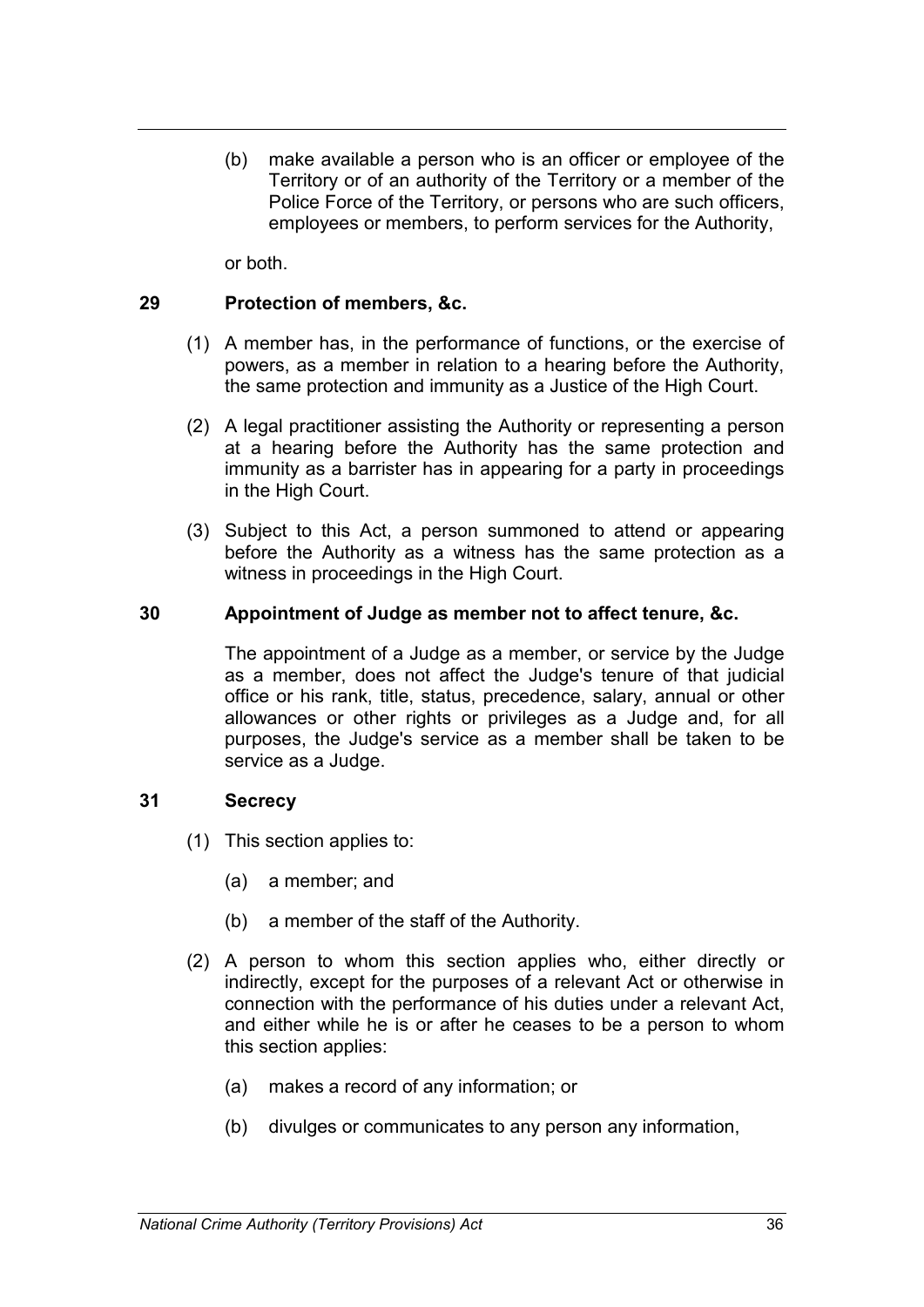being information acquired by him by reason of, or in the course of, the performance of his duties under this Act, is guilty of a simple offence.

Penalty: \$5,000 or imprisonment for 12 months.

- (3) A person to whom this section applies shall not be required to produce in any court a document that has come into his custody or control in the course of, or by reason of, the performance of duties under this Act, or to divulge or communicate to a court a matter or thing that has come to his notice in the performance of duties under this Act, except where the Authority, or a member in the member's official capacity, is a party to the relevant proceedings or it is necessary to do so:
	- (a) for the purpose of carrying into effect the provisions of a relevant Act; or
	- (b) for the purposes of a prosecution instituted as a result of an investigation carried out by the Authority in the performance of its functions.
- (4) In this section:

*court* includes a tribunal, authority or person having power to require the production of documents or the answering of questions.

*member of the staff of the Authority* means a person:

- (a) referred to in the definition of *member of the staff of the Authority* in subsection 4(1) of the Commonwealth Act; or
- (b) who assists, or performs services for or on behalf of, a legal practitioner appointed under section 50 of the Commonwealth Act in the performance of the legal practitioner's duties as counsel to the Authority.

*produce* includes permit access to.

*relevant Act* means the Commonwealth Act, this Act or a corresponding Act of a State.

### **32 Report to be laid before Assembly**

The Minister shall cause a copy of:

(a) each annual report of the Authority that is received by him; and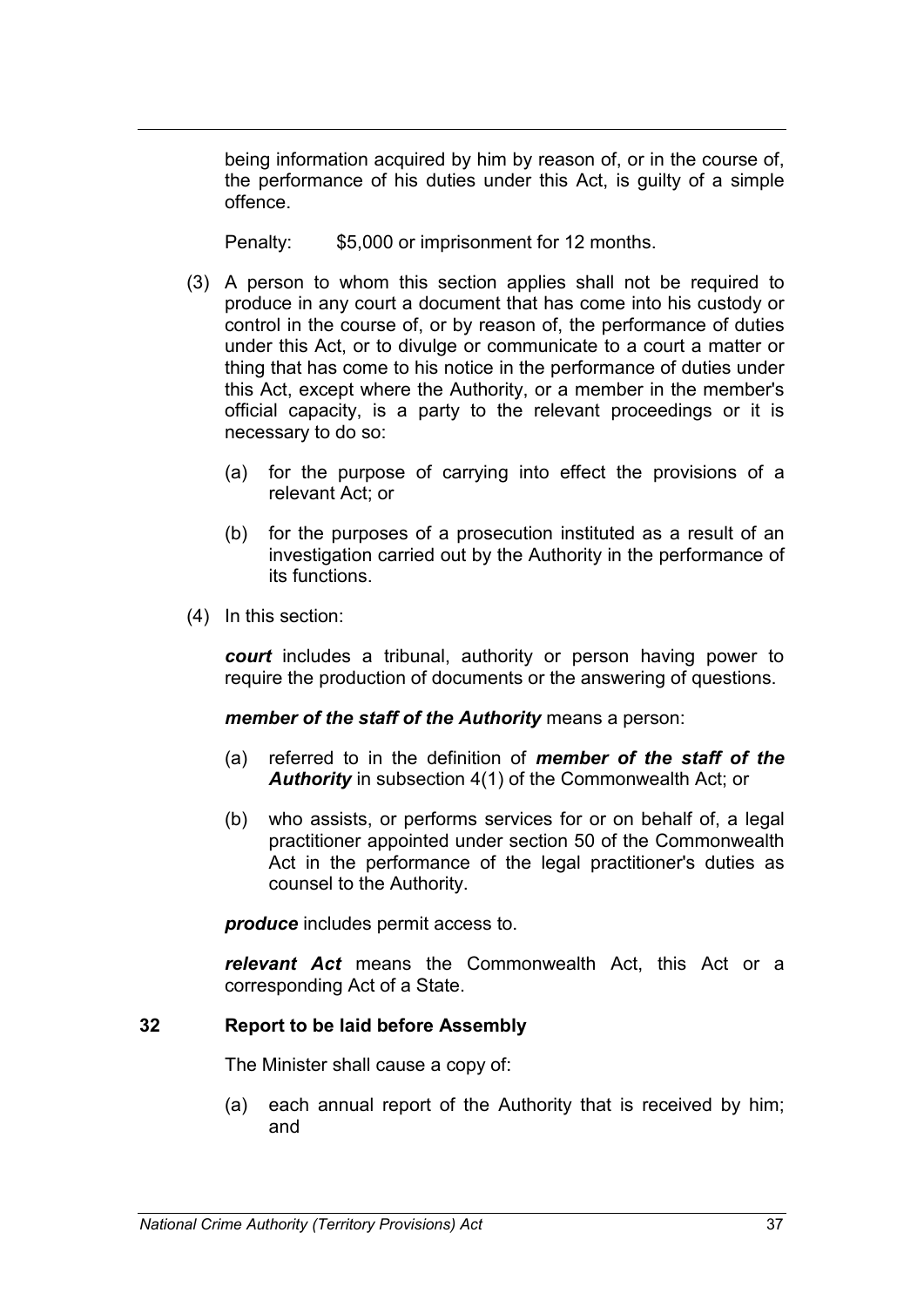(b) any comments made on the report by the Inter-Governmental Committee, being comments that accompanied the report,

to be laid before the Legislative Assembly within 15 sitting days of the Assembly after the report is received by him.

# **33 Regulations**

The Administrator may make regulations, not inconsistent with this Act, prescribing matters:

- (a) required or permitted by this Act to be prescribed; or
- (b) necessary or convenient to be prescribed for carrying out or giving effect to this Act.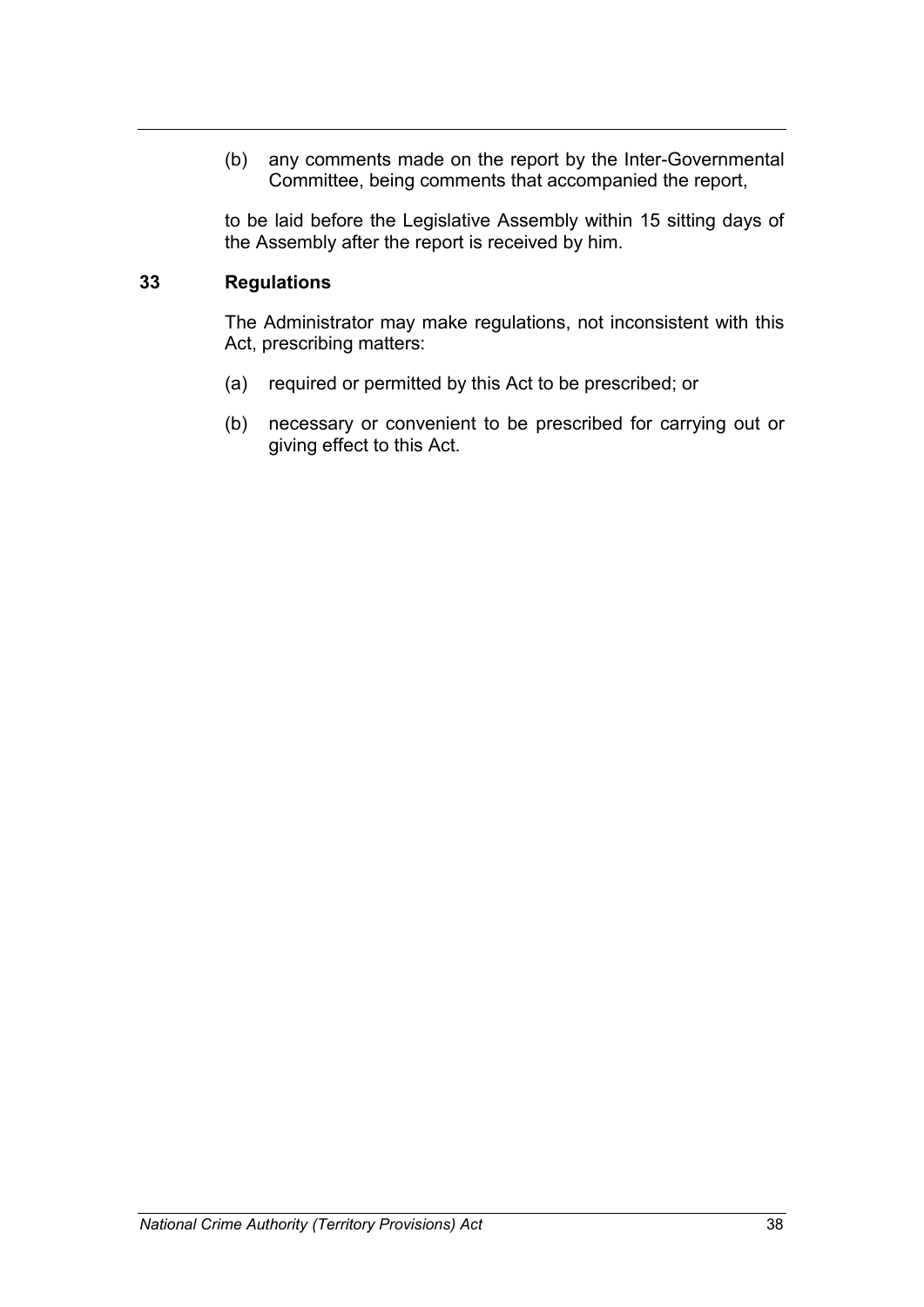#### **ENDNOTES**

**1 KEY**

Key to abbreviations

| $amd = amended$         | $od = order$                        |
|-------------------------|-------------------------------------|
| $app = appendix$        | $om = omitted$                      |
| $bl = by-law$           | $pt = Part$                         |
| $ch = Chapter$          | $r =$ regulation/rule               |
| $cl = clause$           | $rem = remainder$                   |
| $div = Division$        | renum = renumbered                  |
| $exp = expires/expired$ | $rep = repeated$                    |
| $f =$ forms             | $s =$ section                       |
| <b>Gaz = Gazette</b>    | sch = Schedule                      |
| $hdg =$ heading         | sdiv = Subdivision                  |
| ins = inserted          | <b>SL = Subordinate Legislation</b> |
| It = $long$ title       | $sub =$ substituted                 |
| $nc = not$ commenced    |                                     |

# **2 LIST OF LEGISLATION**

*National Crime Authority (Territory Provisions) Act 1985* **(Act No. 20, 1985)** Assent date 24 May 1985<br>Commenced 3 July 1985 ( Commenced 3 July 1985 (*Gaz* G26, 3 July 1985, p 5)

*National Crime Authority (Territory Provisions) Amendment Act 1989* **(Act No. 22, 1989)** Assent date 15 June 1989<br>Commenced 15 June 1989 15 June 1989

*Director of Public Prosecutions (Consequential Amendments) Act 1990* **(Act No. 29, 1990)**

| Assent date | 11 June 1990                                              |
|-------------|-----------------------------------------------------------|
| Commenced   | 21 January 1991 (s 2, s 2 Director of Public Prosecutions |
|             | Act 1990 (Act No. 35, 1990) and Gaz G2, 16 January 1991,  |
|             | p 9)                                                      |

#### *Statute Law Revision Act 1991* **(Act No. 31, 1991)**

| Assent date | 25 June 1991 |
|-------------|--------------|
| Commenced   | 25 June 1991 |

|             | National Crime Authority (Territory Provisions) Amendment Act 1994 (Act No. 29, 1994) |
|-------------|---------------------------------------------------------------------------------------|
| Assent date | 18 Mav 1994                                                                           |
| Commenced   | 1 June 1995 (Gaz S21, 1 June 1995)                                                    |

#### *Sentencing (Consequential Amendments) Act 1996* **(Act No. 17, 1996)**

| Assent date | 19 April 1996                                                |
|-------------|--------------------------------------------------------------|
| Commenced   | 1 July 1996 (s 2, s 2 Sentencing Act 1995 (Act No. 39, 1995) |
|             | and <i>Gaz</i> S15, 13 June 1996)                            |